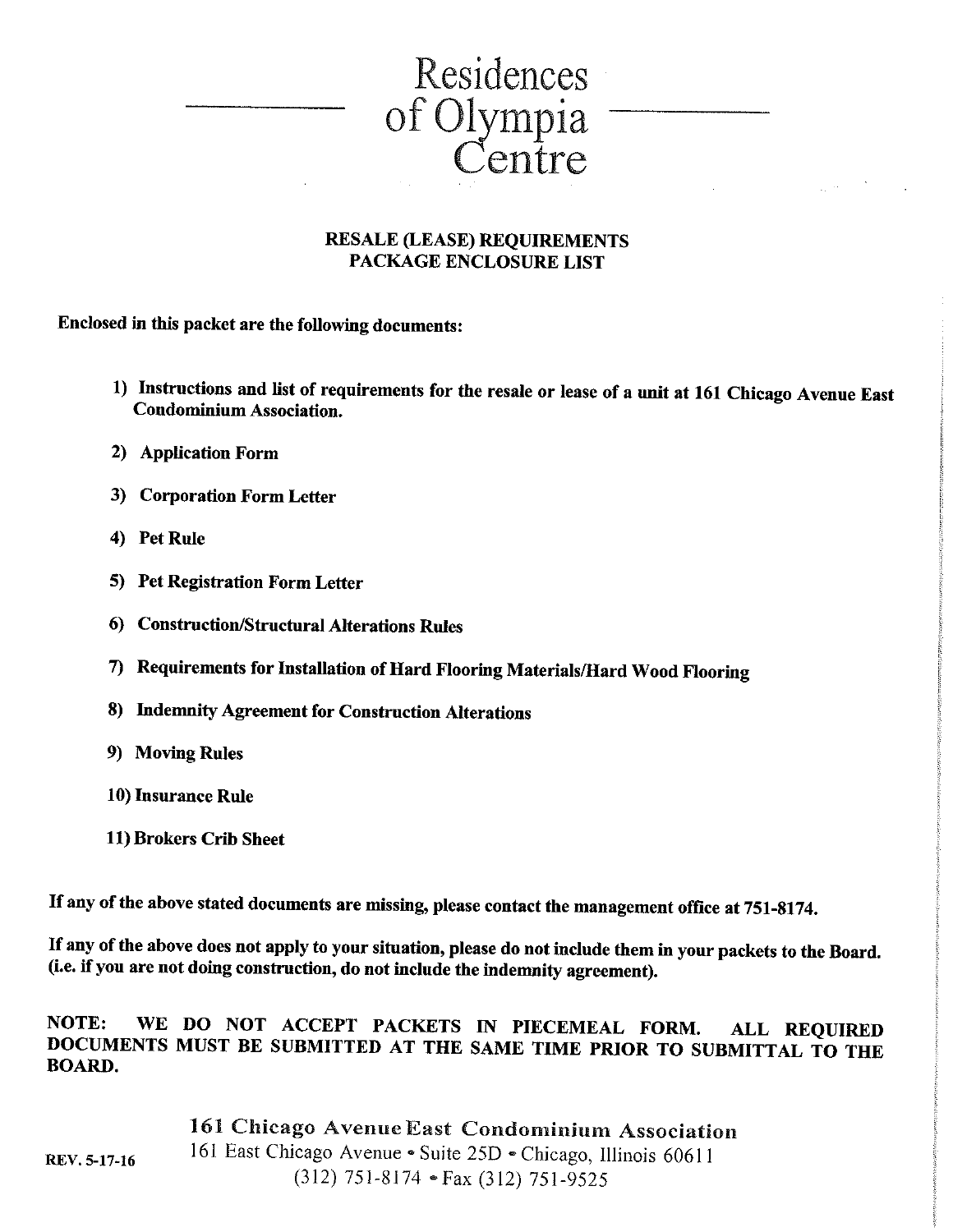### **REQUIREMENTS FOR RESALES (LEASES)**

Pursuant to the authority granted under Article VIII of the Declaration of Condominium Ownership, the Board of Directors requires that any owner proposing to sell (lease) his or her unit provide the Management office with the following:

1. One (1) copy of all required documents (#2-3) and a **\$250.00** application fee payable to "161 Chicago Avenue East Condominium Association." must be submitted to the Management Office. Once all items are received the completed package will be forwarded to the Board of Directors electronically for their 48 hour review before waiver of their right of first refusal.

2. A completed application form.

3. A copy of the sales (lease) contract.

-*If* the unit is being purchased by a CORPORATION:

1) It MUST be for a specific officer of the corporation &

2) The attached form MUST be completed.

-*If* the unit is being LEASED:

1) The lease term is to be a minimum of one (1) year,

2) The lease contract MUST contain the following paragraph:

 "TENANT acknowledges that his rights hereunder are in all respects subject to the Declaration of Condominium Ownership for the *161 Chicago Avenue East Condominium Association* and the rules and regulations promulgated therefore, all as presently in force or as amended from time to time hereafter, and TENANT agrees to be bound by and abide with the provisions of the Declaration and Rules & Regulations as aforesaid. TENANT'S agreement to be so bound and observe the provisions of the Declaration and Rules & Regulations in no way lessens LESSOR'S responsibilities and obligations under the Declaration and Rules & Regulations."

 "Any failure by the TENANT to observe and comply with the provisions of the Declaration and By Laws and Rules & Regulations for the *161 Chicago Avenue East Condominium Association* shall constitute a default of this lease."

3) The Lease agreement must be a "Condominium Unit Apartment Lease" (Which is available from ABOMA)

In the case of resales, a copy of the closing statement must be provided to the Management Office once the unit has closed. This is necessary in order to provide accurate billing information to the Management Company.

CONSTRUCTION: Please refer to the attached rules regarding Construction/Structural alterations when planning construction.

MOVING: (Please refer to attached Moving Rules) The scheduling of all move in/out dates must be made through the Management Office (312) 751-8174.

Should you need other documents, such as The Condominium Declaration and By-laws, House Rules, Budget, Board Minutes or audited financial statements, please contact the Management Office.

Rev. 12-01-16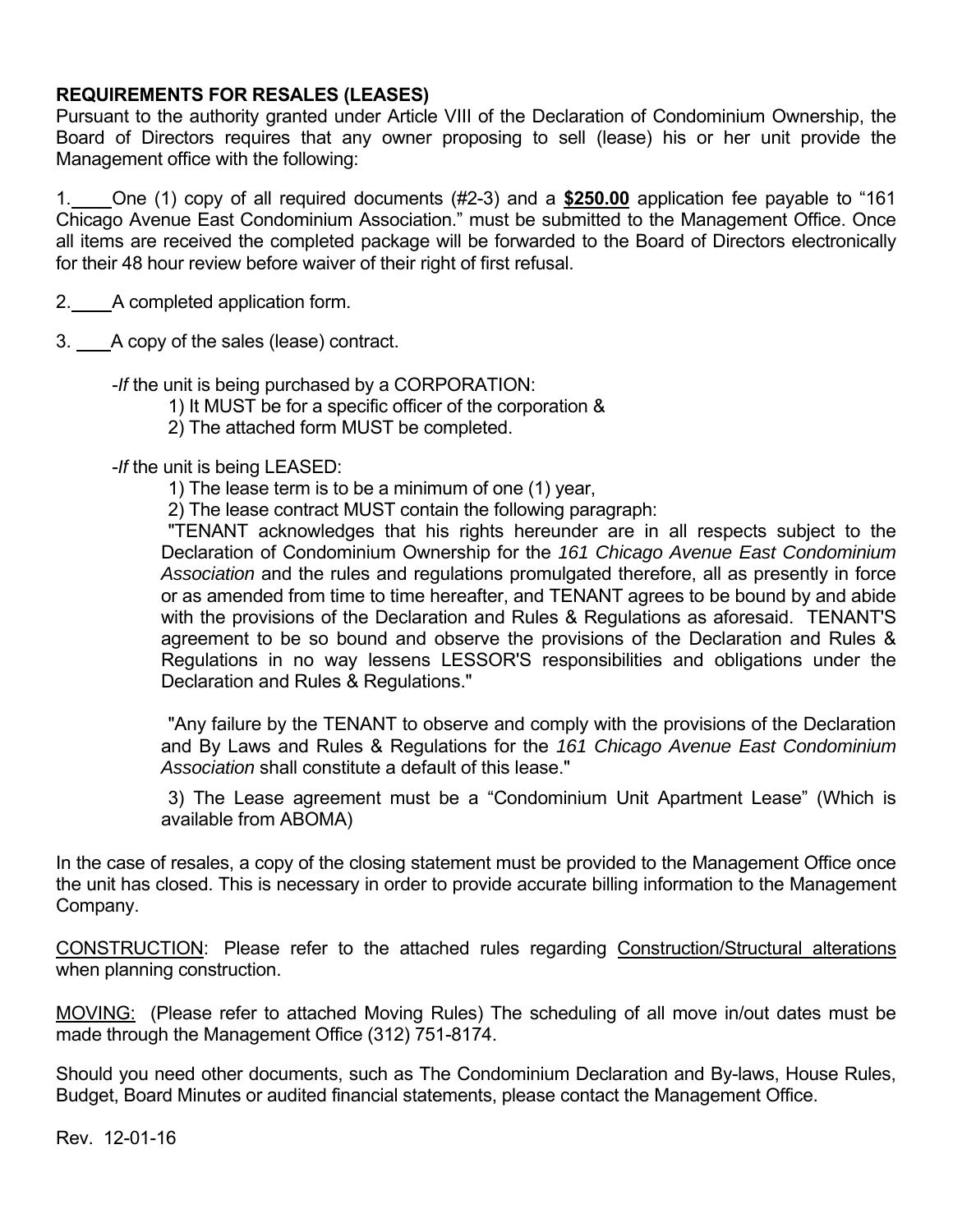

**Please Remember:** 

# **SELLING UNIT OWNERS MUST RETURN ALL DIGITAL CABLE BOXES TO COMCAST**  $AT$ 1255 W. NORTH AVENUE.

# **COMCAST WILL CHARGE FOR ANY** UNRETURNED DIGITAL CABLE BOXES.

161 Chicago Avenue East Condominium Association 161 East Chicago Avenue · Suite 25D · Chicago, Illinois 60611 (312) 751-8174 • Fax (312) 751-9525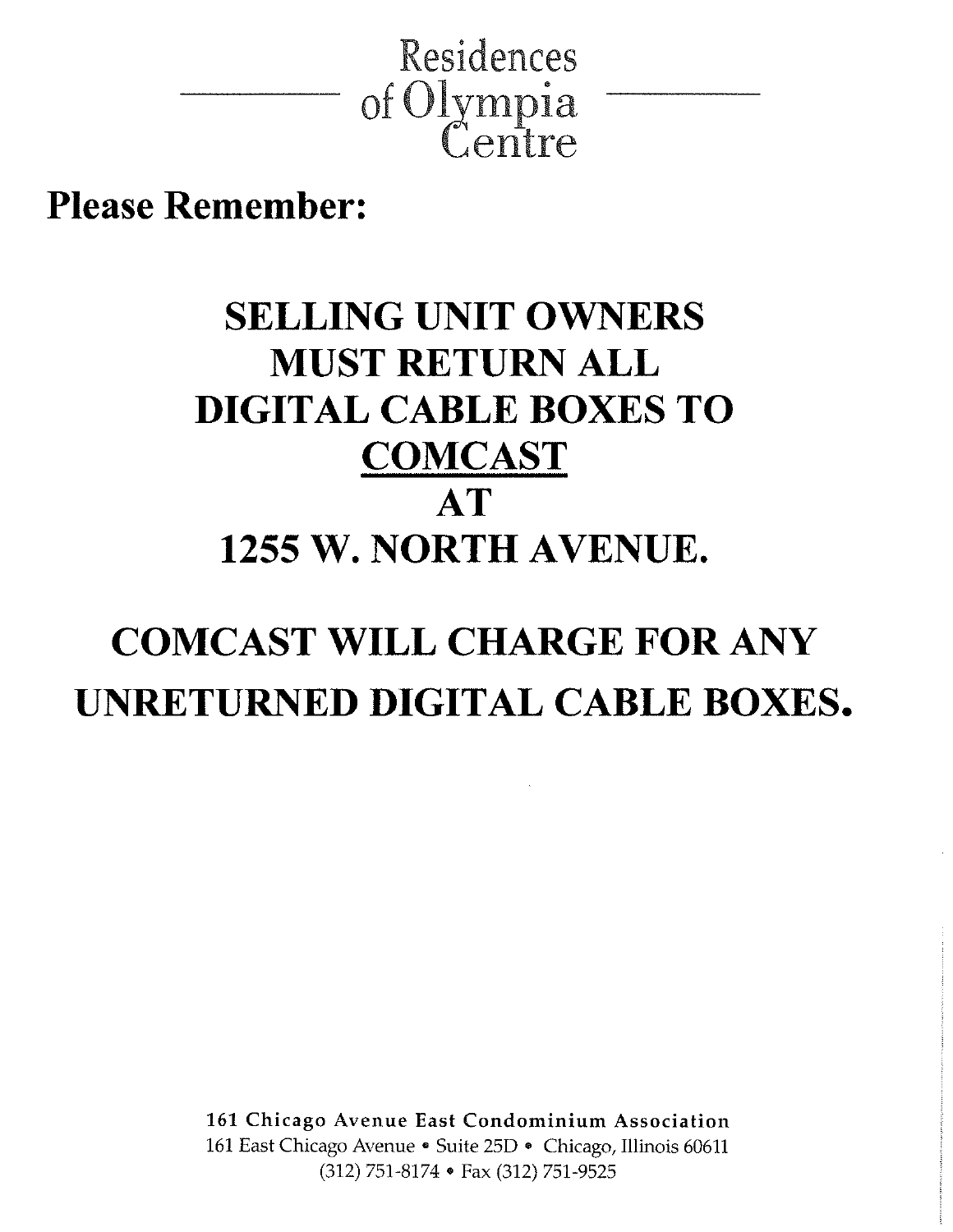### **SALES/LEASE APPLICATION** 161 Chicago Avenue East Condominium Association

| Unit Number: |                                                                                                                                                                                                                                                                                                                    |  |
|--------------|--------------------------------------------------------------------------------------------------------------------------------------------------------------------------------------------------------------------------------------------------------------------------------------------------------------------|--|
|              |                                                                                                                                                                                                                                                                                                                    |  |
|              | Name and relationship of persons to occupy unit on a regular basis:                                                                                                                                                                                                                                                |  |
|              | Will this unit at 161 E. Chicago Avenue be your primary residence?<br>N <sub>O</sub><br><b>YES</b>                                                                                                                                                                                                                 |  |
|              |                                                                                                                                                                                                                                                                                                                    |  |
|              |                                                                                                                                                                                                                                                                                                                    |  |
|              |                                                                                                                                                                                                                                                                                                                    |  |
|              |                                                                                                                                                                                                                                                                                                                    |  |
|              |                                                                                                                                                                                                                                                                                                                    |  |
| Person 1:    | Phone #: $\frac{1}{2}$ $\frac{1}{2}$ $\frac{1}{2}$ $\frac{1}{2}$ $\frac{1}{2}$ $\frac{1}{2}$ $\frac{1}{2}$ $\frac{1}{2}$ $\frac{1}{2}$ $\frac{1}{2}$ $\frac{1}{2}$ $\frac{1}{2}$ $\frac{1}{2}$ $\frac{1}{2}$ $\frac{1}{2}$ $\frac{1}{2}$ $\frac{1}{2}$ $\frac{1}{2}$ $\frac{1}{2}$ $\frac{1}{2}$ $\frac{1}{2}$ $\$ |  |
|              | Pets residing in unit: (also complete & submit attached Pet Registration form)                                                                                                                                                                                                                                     |  |
| Name:        | Type, Breed:                                                                                                                                                                                                                                                                                                       |  |
|              |                                                                                                                                                                                                                                                                                                                    |  |
|              | Are you planning construction or installation of new flooring?<br>NO<br><b>YES</b>                                                                                                                                                                                                                                 |  |
|              | If yes, please give details (also complete & submit attached Indemnity Agreement):                                                                                                                                                                                                                                 |  |
|              |                                                                                                                                                                                                                                                                                                                    |  |
|              | I/We have read and understand all of the information and requirements in the resale (lease)                                                                                                                                                                                                                        |  |

package for the 161 Chicago Avenue East Condominium Association (please sign and date):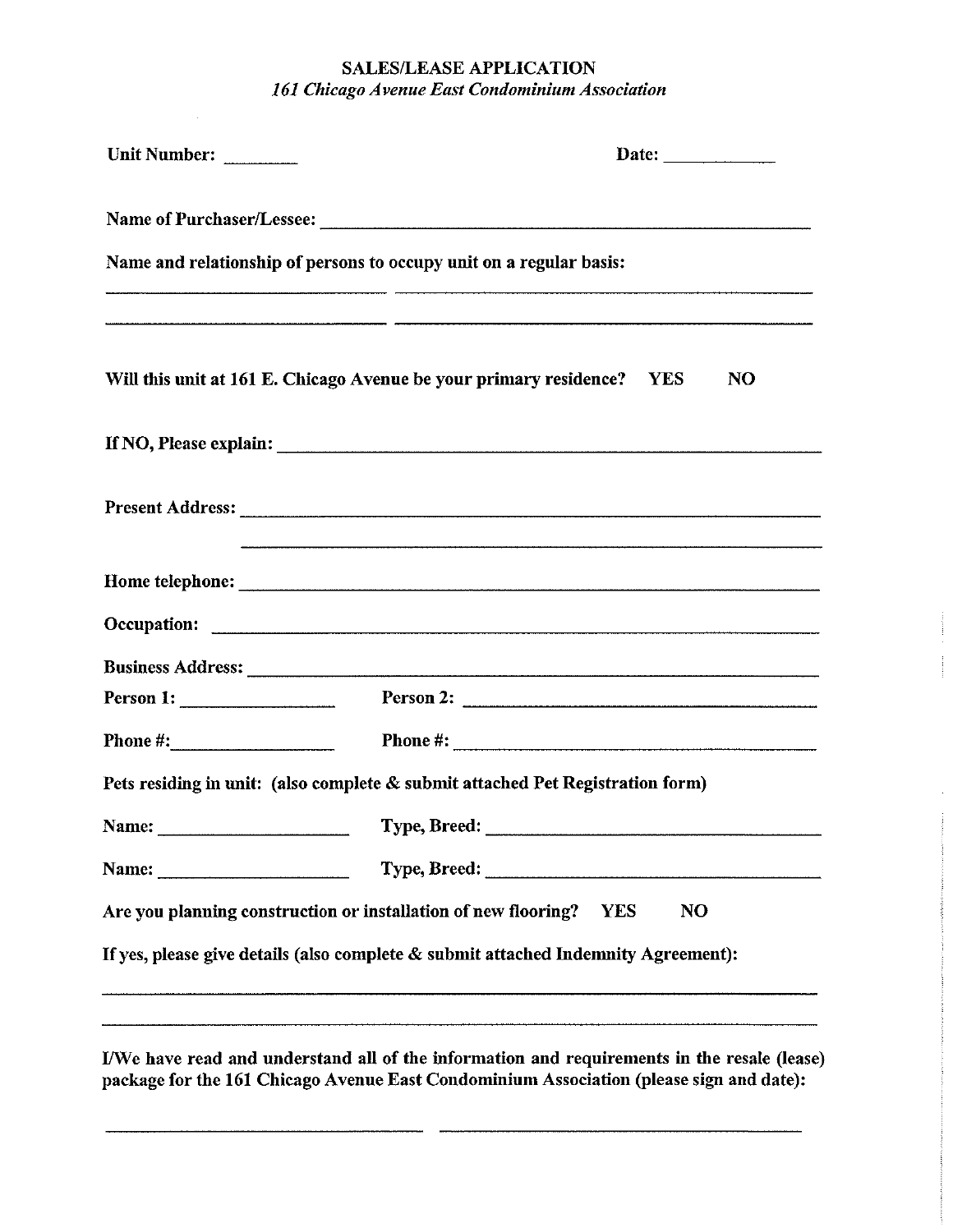### **CORPORATION FORM LETTER**

This form letter MUST be completed  $\&$  submitted with other requirements when a unit is purchased by a CORPORATION for a specific officer of that corporation.

161 Chicago Avenue East Condominium Association 161 East Chicago Avenue Chicago, Illinois 60611

RE:

Ladies & Gentlemen:

This letter is to acknowledge the following understandings and agreements regarding our purchase and ownership of Unit #  $\frac{1}{\sqrt{1-\frac{1}{n}}}\$  in the 161 Chicago Avenue East Condominium Association.

- We acknowledge that the Declaration and By Laws for 161 Chicago Avenue East Condominium 1. Association limit the use of the Unit to a single family residence and specifically prohibit business uses.
- We agree that the Unit will be occupied only by \_\_\_\_\_\_\_\_\_\_\_\_\_\_\_\_\_\_\_\_\_\_(corporation officer) of  $2.$
- $3.$ The Unit will not be used for corporate events or other business functions such as foundation meetings or fund-raising events.
- $\boldsymbol{4}$ . We acknowledge that use of the Association's health club facilities and amenities will be limited to the (officer) and his/her family members and social guests.
- 5.  $(corporation).$

Very truly yours,

(corporation)

Signed by: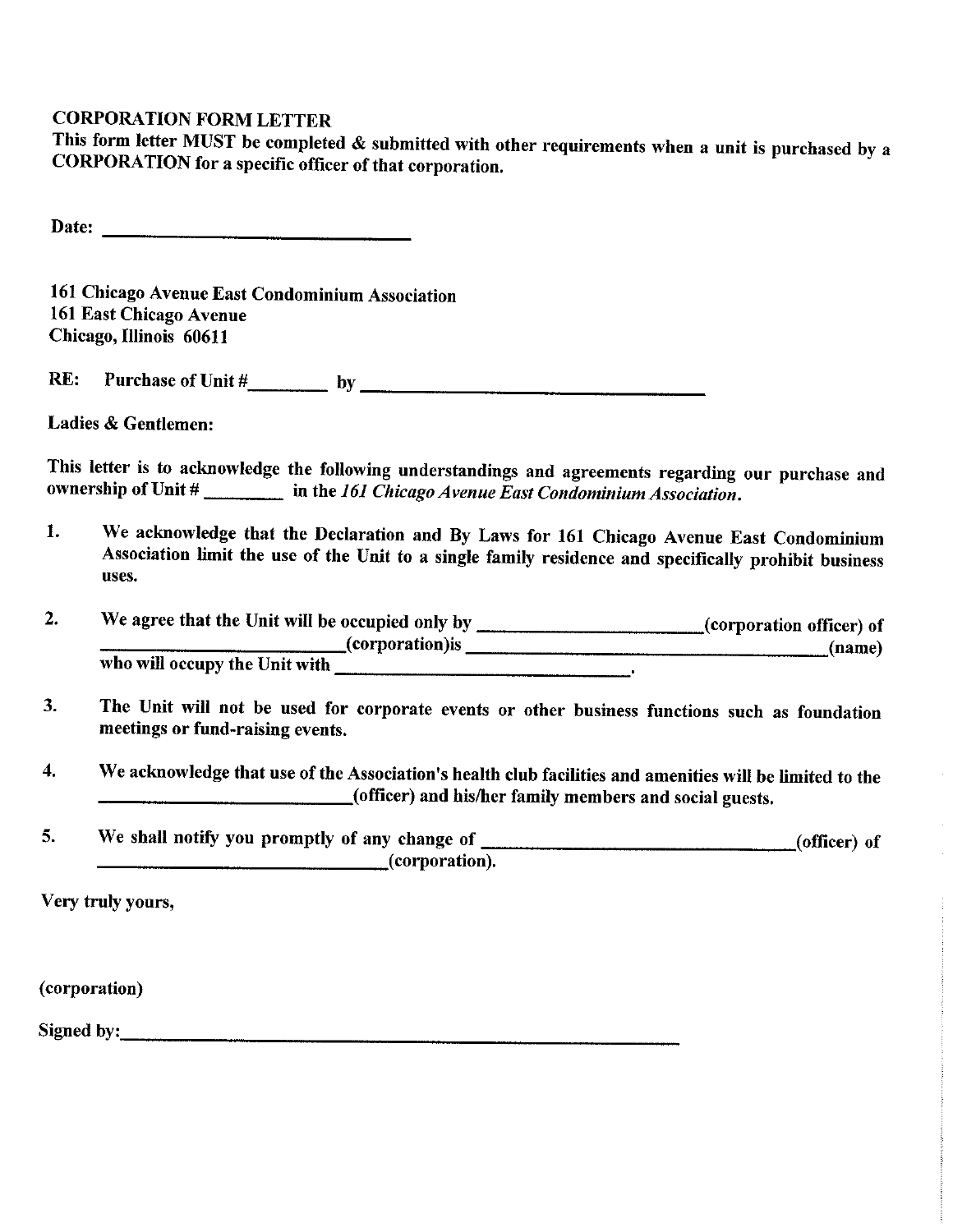# **PETS**

Pursuant to Article VIII, paragraph 8, no animals of any kind shall be raised, bred or kept in any Unit or in the Common Elements, except that dogs, cats or other usual household pets may be kept in Units, subject to the following rules and regulations adopted by the Board:

No more than three (3) pets, of which only two (2) may be dogs, are permitted per unit. The combined mature weight of the dogs must NOT exceed 30 lbs.

Owners/Lessees must register and obtain approval from the Management Office prior to bringing their pet on the premises for the first time. Any pet not registered will be subject to removal.

Each pet owner is fully responsible for personal injuries and/or property damage caused by the pet. As part of the registration process, owners must agree in writing to indemnify and hold harmless the 161 Chicago Avenue East Condominium Association and its members against any loss, claim or liability of any kind arising from the privilege of having a pet in the building. Pet owners are responsible for immediately reporting any damage caused by their pets and reimbursing the Association for any resulting costs.

Pets are allowed only in individual units, elevators, halls while accessing elevators, and the lobby for ingress and egress. When pets are within elevators and other common areas, they must be kept under strict control (i.e. on a tight leash or in the arms at all times). Before bringing a pet on an elevator, the pet owner (or walker) should ensure that other occupants of the elevator do not mind the pet being on the elevator with them.

If a pet causes or creates a nuisance or disturbance, notice will be given to have the annoyance discontinued immediately. If the problem is not corrected or if the animal engages in threatening behavior, the pet must be removed from the building within three days of notice from the Board of Directors.

Pets are not permitted to void in or around the building, including the landscaping and sidewalks. Residents must adhere to all City ordinances regarding proper disposal of wastes. If a pet accidentally relieves itself on the premises, the pet owner is responsible for all necessary clean up and any damage.

#### Guests of a Unit Owner/Lessee may visit with a pet subject to the following rules:

- 1. A guest's pet may visit for no more than twelve (12) hours.
- 2. The weight of the guest's pet may not exceed thirty (30) pounds.
- 3. No more than one (1) pet may visit a residence at any time.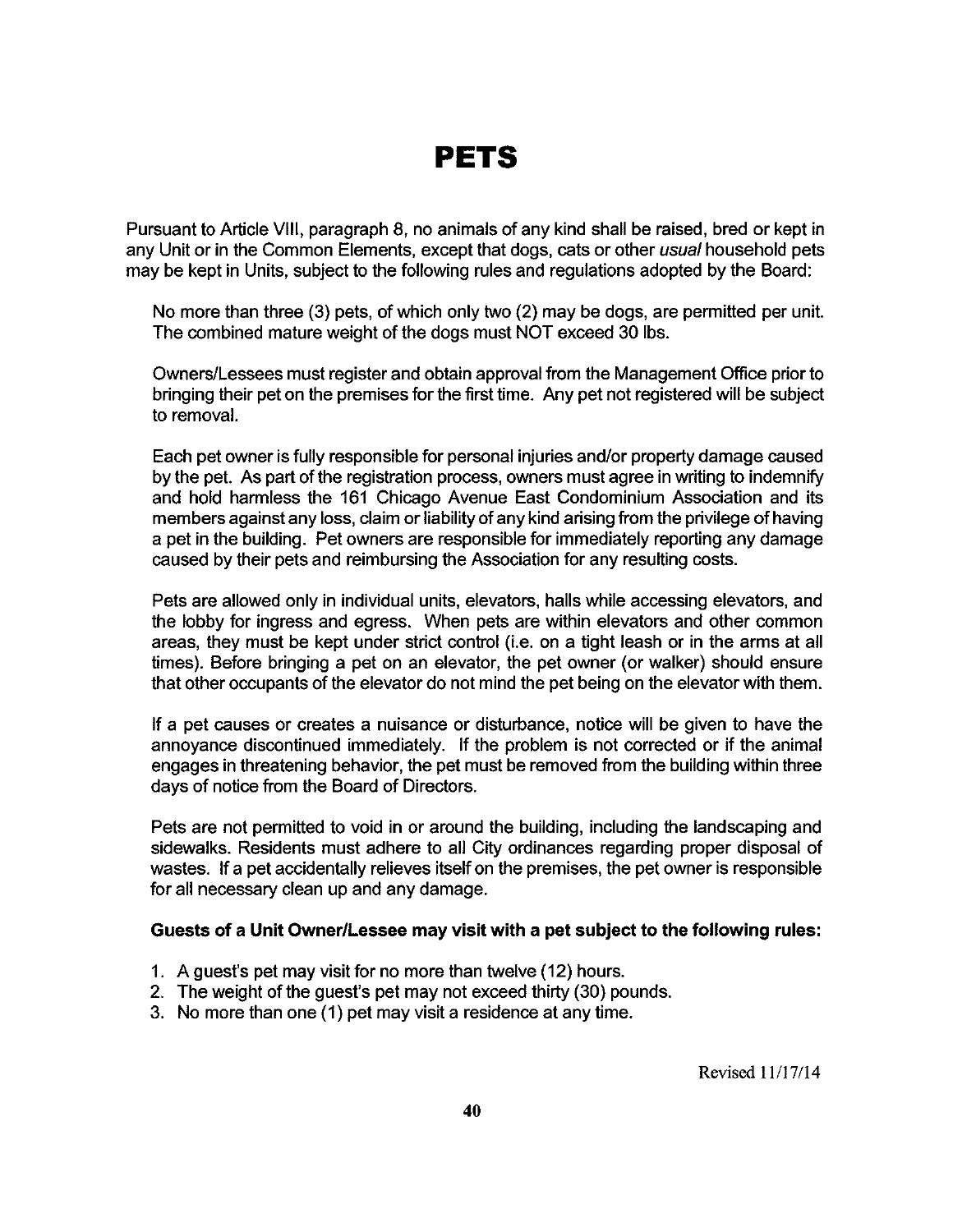4. The guest's pet must be registered (in and out) at the Lobby Attendant desk.

The Unit Owner/Lessee is fully responsible for personal injuries and/or property damage caused by their guest's pet.

The Association recognizes and appreciates the companionship and pleasure your pet may add to your life. With that ownership comes responsibility for the actions of your pet. For the sake and consideration of your neighbors, please abide by the rules.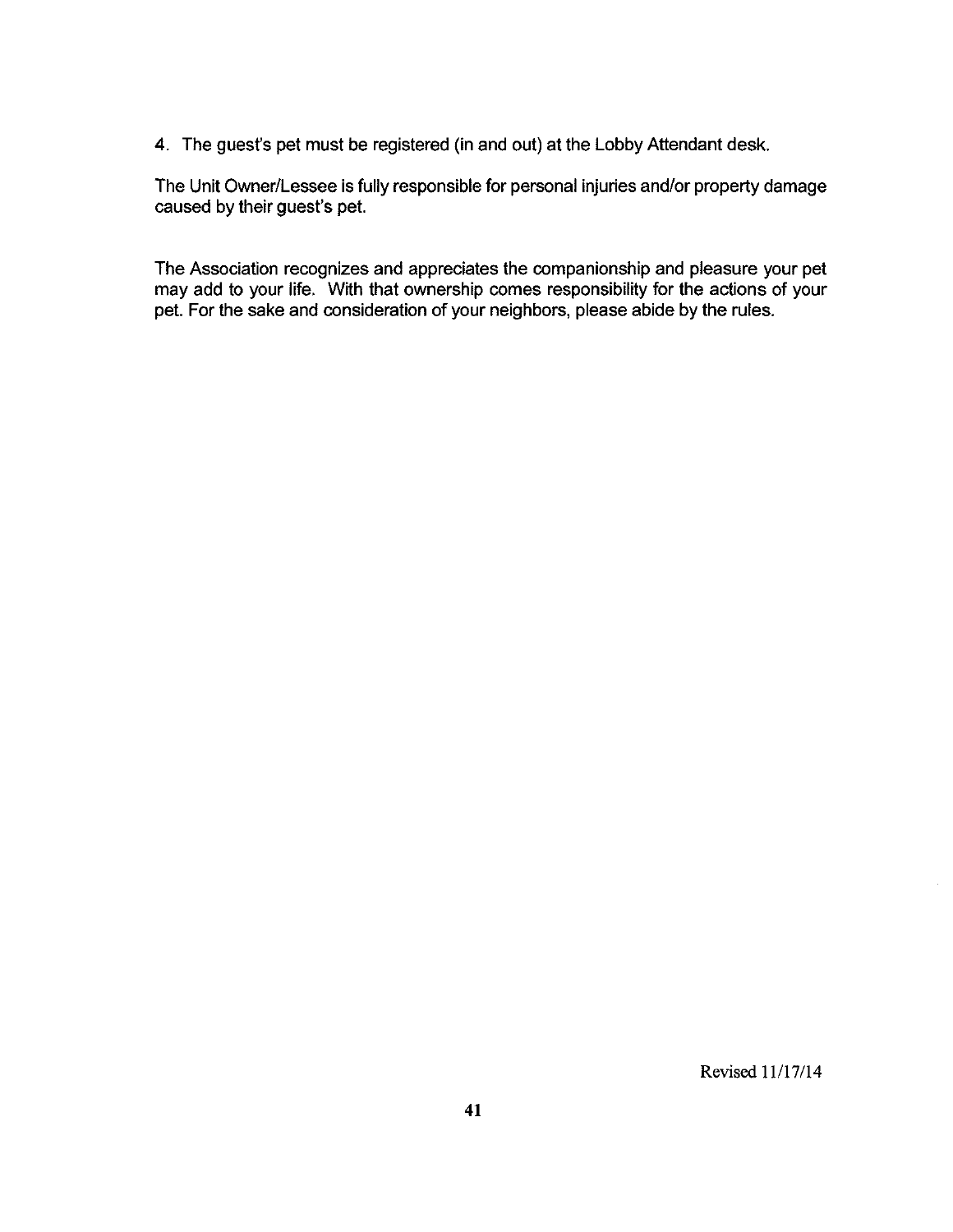PET REGISTRATION

|                              | RESIDENT NAME: UNIT#:                                                                                                                                                                                                                |
|------------------------------|--------------------------------------------------------------------------------------------------------------------------------------------------------------------------------------------------------------------------------------|
|                              | TYPE OF PET:                                                                                                                                                                                                                         |
|                              | $BREED:$ SEX:                                                                                                                                                                                                                        |
|                              |                                                                                                                                                                                                                                      |
|                              | PET'S AGE: PET'S NAME:                                                                                                                                                                                                               |
|                              | ATTACH A NON-RETURNABLE PICTURE OF PET TO THIS REGISTRATION.                                                                                                                                                                         |
|                              | I,<br>agree to indemnify and to hold harmless the 161<br>Chicago Avenue East Condominium Association and its members against any loss, claim or liability of<br>any kind arising from the privilege of having a pet in the building. |
|                              | I will report and reimburse immediately for damage caused by my pet.                                                                                                                                                                 |
|                              | I will not allow my pet to void on the building, landscaping or sidewalks, will adhere to all City<br>ordinances and condominium rules and will properly dispose of wastes.                                                          |
|                              | I have read and will adhere to the attached copy of the condominium rule regarding pets.                                                                                                                                             |
|                              |                                                                                                                                                                                                                                      |
|                              |                                                                                                                                                                                                                                      |
|                              | PET APPROVAL                                                                                                                                                                                                                         |
| approved by the Association. | Management has received and reviewed all the required information regarding pet ownership at 161<br>Chicago Avenue East Condominium. Let this serve as notice that your pet has been registered and                                  |
|                              |                                                                                                                                                                                                                                      |
| Signature                    | Date                                                                                                                                                                                                                                 |
|                              |                                                                                                                                                                                                                                      |
|                              |                                                                                                                                                                                                                                      |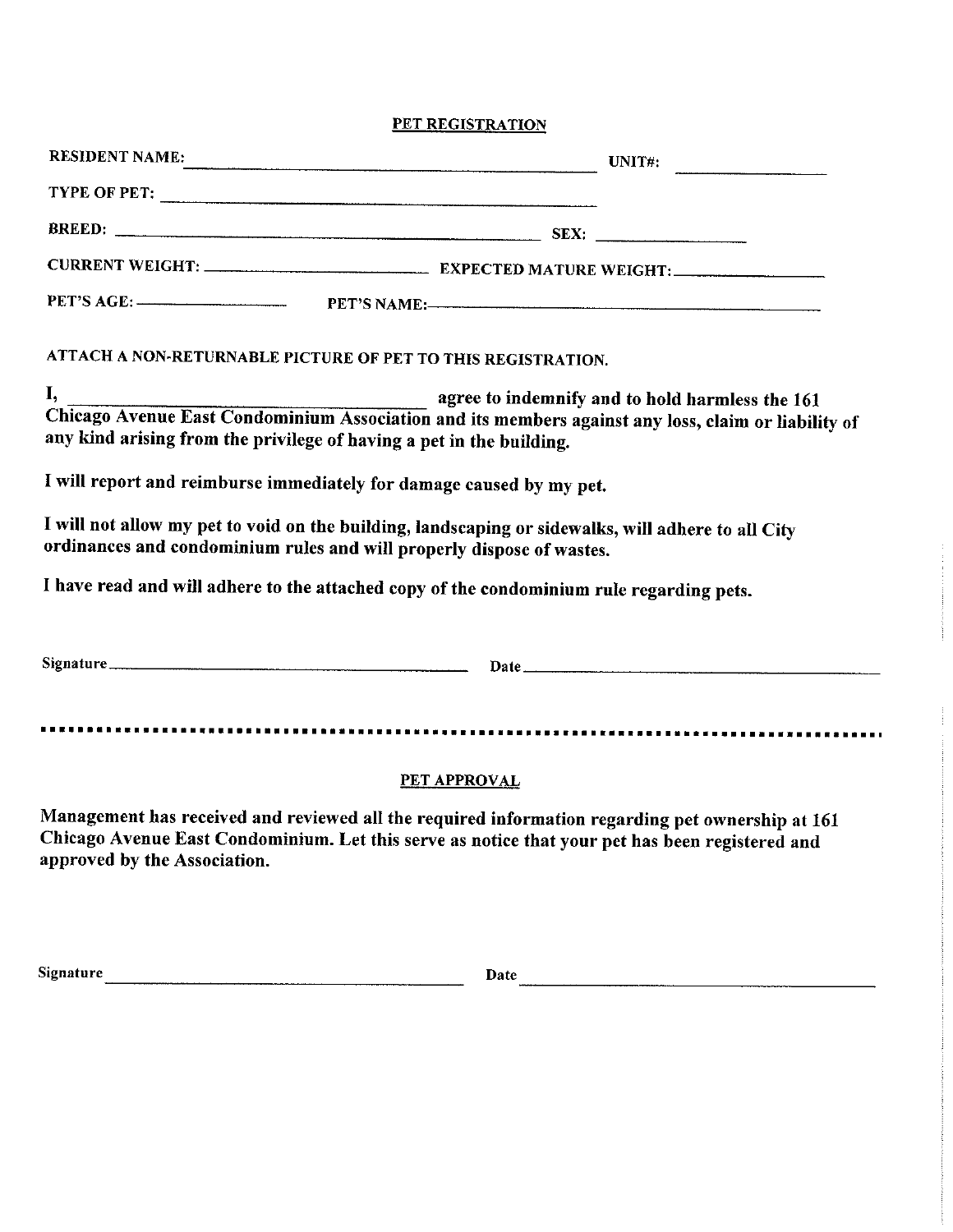# **CONSTRUCTION/STRUCTURAL ALTERATIONS**

With the exception of painting and wallpapering, the following rules apply to any construction work in a Unit.

- $\mathbf{I}$ ASSOCIATION REQUIREMENTS - The following must be submitted to the Management Office prior to the commencement of any construction work in a Unit:
	- $1<sub>1</sub>$ Architectural plans and specifications for the proposed work, prepared by a licensed architect or engineer, must be provided for Board/Management review. Delivery of which must be made at least 30 days before work begins.
	- To the extent required by City Code, a building permit for the work.  $2.$
	- If any work affects the Common Elements of the condominium, certification 3. from the owner's architect or engineer must provide written certification that the proposed work will have no adverse effect on the Common Elements or any other Unit.
	- $\overline{4}$ . A certificate of insurance from the Owner's general contractor naming the Association and the managing agent and its employees as additional insured parties and showing coverages and amounts satisfactory to the Board (minimum general liability of \$1,000,000 per occurrence). Contact the Management Office for current list of additional insureds.
	- 5. If hard flooring is being installed, the owner must submit verification that the chosen underlayment for the flooring meets the 55 F.I.I.C. rating specified by the Association.
	- 6. The attached INDEMNITY AGREEMENT signed by the Owner.

#### $\mathbf{II}$ . **WORK RULES**

- $1.$ Work hours are weekdays, 8:00 a.m. to 4:30 p.m. No noise is permitted before 9:00am. Workmen must be out of the building by 5:00 p.m. No work shall be performed on Saturdays, Sundays or Holidays.
- 2. The loading dock can be accessed from Superior Street. The alley to the dock is accessible through the carport east of Neiman Marcus.
- All contractors, subcontractors and their employees and agents must check 3. in with the dock master.
- 4. Prior to entry into the building, a security pass must be obtained from the dock office. A picture ID must be submitted before a pass will be issued.
- 5. Trades must use the freight elevator at all times.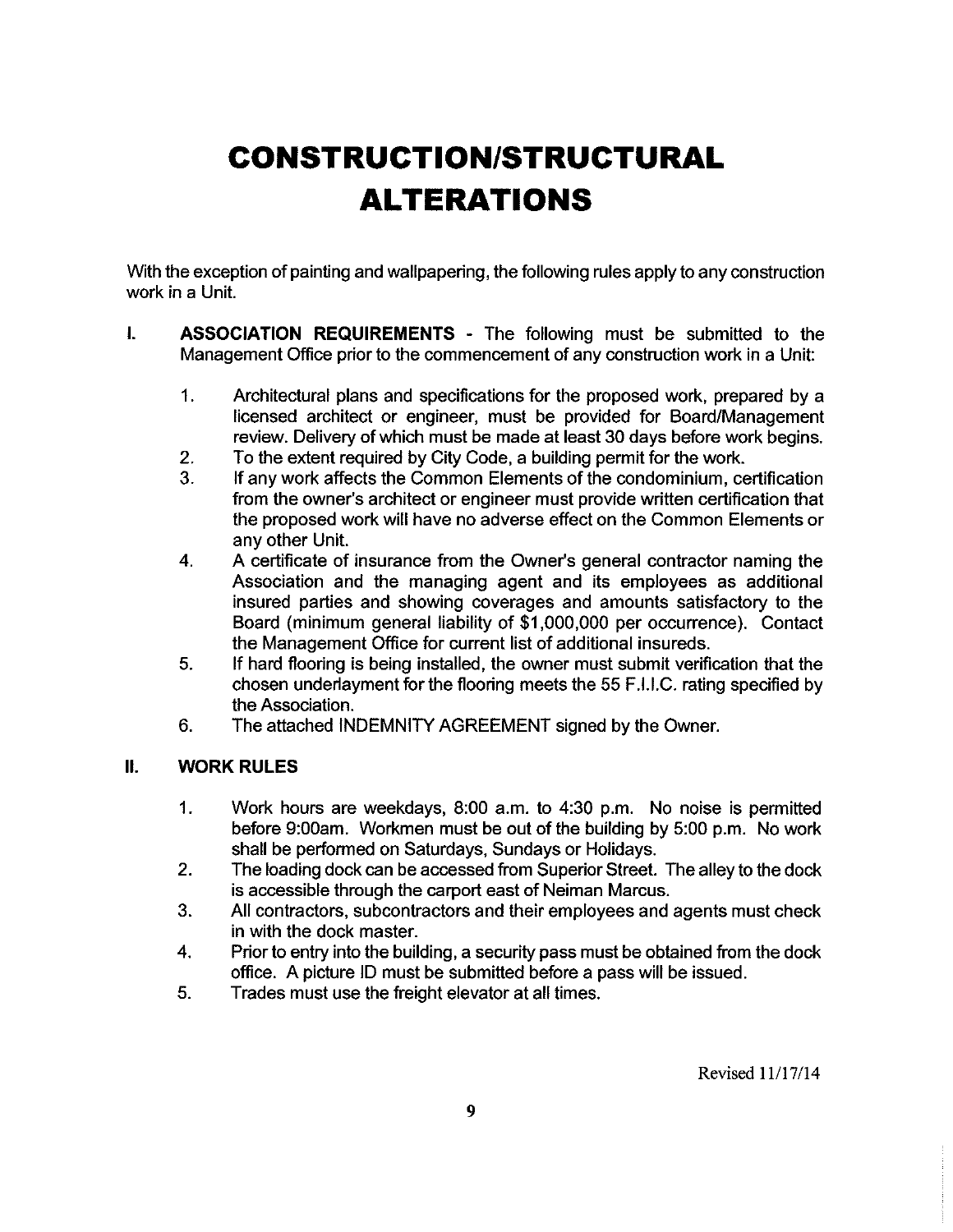- 6. The dock is for loading and unloading only. Parking (of any vehicle) in the dock area is not permitted. Unattended vehicles are subject to being towed.
- 7. All materials must be transported to the unit via the freight elevator.
- 8. No construction materials are to be stored on the dock or in the common areas of the building. Materials must be stored in the unit under construction. Management assumes no liability for missing items.
- 9. Protection must be provided to the common elements (*i.e.* walls, carpet, flooring, etc.) in the area from the freight elevator to the respective unit.
- $10.$ Once the materials are in the unit, the contractor is responsible for protecting the common areas outside the unit for the duration of the project. This protection must be put in place before the start of each workday and removed by 5:00 p.m. each day.
- $11.$ No work pertaining to the unit under construction is allowed to be performed in the common areas or corridor. All work must be performed within the unit.
- $12.$ Wet saws are allowed to be used in a unit under construction only under the strict supervision of the building's engineering personnel.
- $13.$ Noise levels must be kept to the lowest levels possible. No noise is permitted before 9:00am.
- $14.$ Plumbing shut downs must be scheduled at least 2 days in advance with the Management Office. Shut downs can only be scheduled on Tuesdays, Wednesdays and Thursdays.
- Noxious odors are not permitted. Any work resulting in noxious odors must  $15.$ be brought to the attention of the Management Office so that proper measures can be taken to prevent the odor from permeating the building.
- $16.$ If any airborne debris will be generated due to demolition or construction, the air conditioning and/or heating fan cabinets must be sealed at the filter opening, return and discharge grills. This is necessary to protect the air conditioning coils.
- $17.$ Unit owners are responsible for maintaining access to all HVAC equipment, windows and other common element equipment, which requires access for service/ replacement/repairs from within the unit.
- 18. The unit owner is responsible for any damage caused to elevators. Common Elements or any other Unit in the course of the work.
- 19. A security deposit may be required to be provided to the Association, which may be applied, against the cost of any damage caused in the course of the work.
- 20. All plumbers and electricians must submit a copy of their City Contractor's license before work will be permitted.
- $21.$ All penetrations through wall areas must be thoroughly sealed.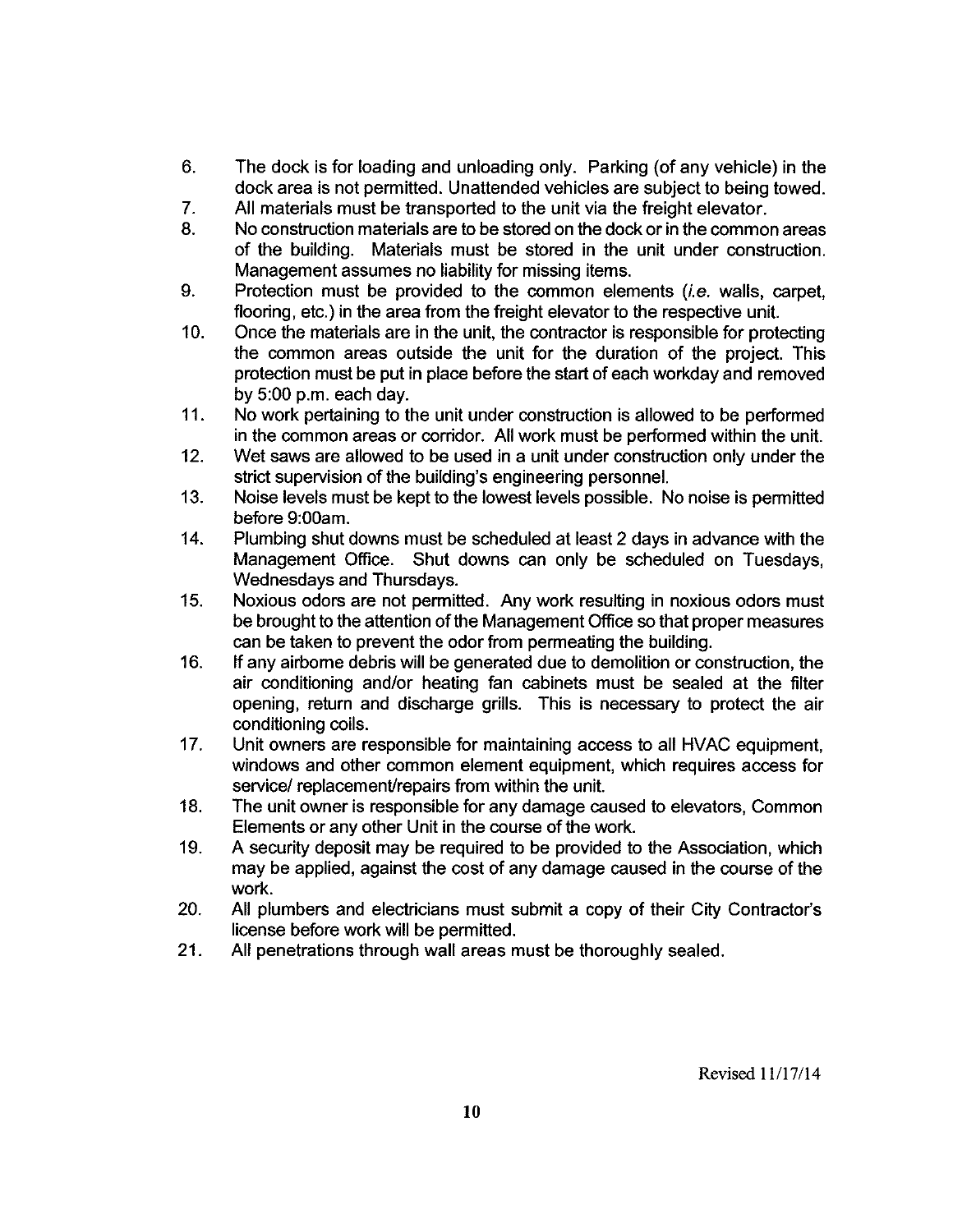- III. **REQUIREMENTS FOR INSTALLATION OF HARD FLOORING MATERIALS - The** following apply to the installation of hard flooring materials *(i.e.* marble, wood, terrazzo, linoleum, ceramic tile, etc.) in the unit:
	- $\mathbf{1}$ . Installation of hard flooring in a unit requires that an acoustical underlayment with an F.I.I.C. (Field Impact Insulation Class) rating of 55 or above be placed down prior to the installation of subflooring or finished flooring. Owner must submit verification that the chosen underlayment meets the said F.I.I.C. specification.
	- 2. As with all flooring materials, care should be taken that the finished floor height will join properly at the unit entry threshold and with other flooring materials within the unit. Threshold adjustments are the responsibility of the unit owner.
	- 3. Prior to using any type of sealer or noxious materials, the contractor must give advance notice to the Management Office, as certain precautions must be taken.
		- $(a)$ The kitchen exhaust vent must be sealed off so fumes do not carry to other units.
		- $(b)$ A window exhaust fan must be installed to pull the air and fumes out of the unit (if necessary).

The unit owner is responsible for the level of noise transmission arising from walking on the flooring. The minimum standards do not quarantee that sound transmission will not occur. Additionally, runners must be placed in high traffic areas and pads must be placed on chair feet.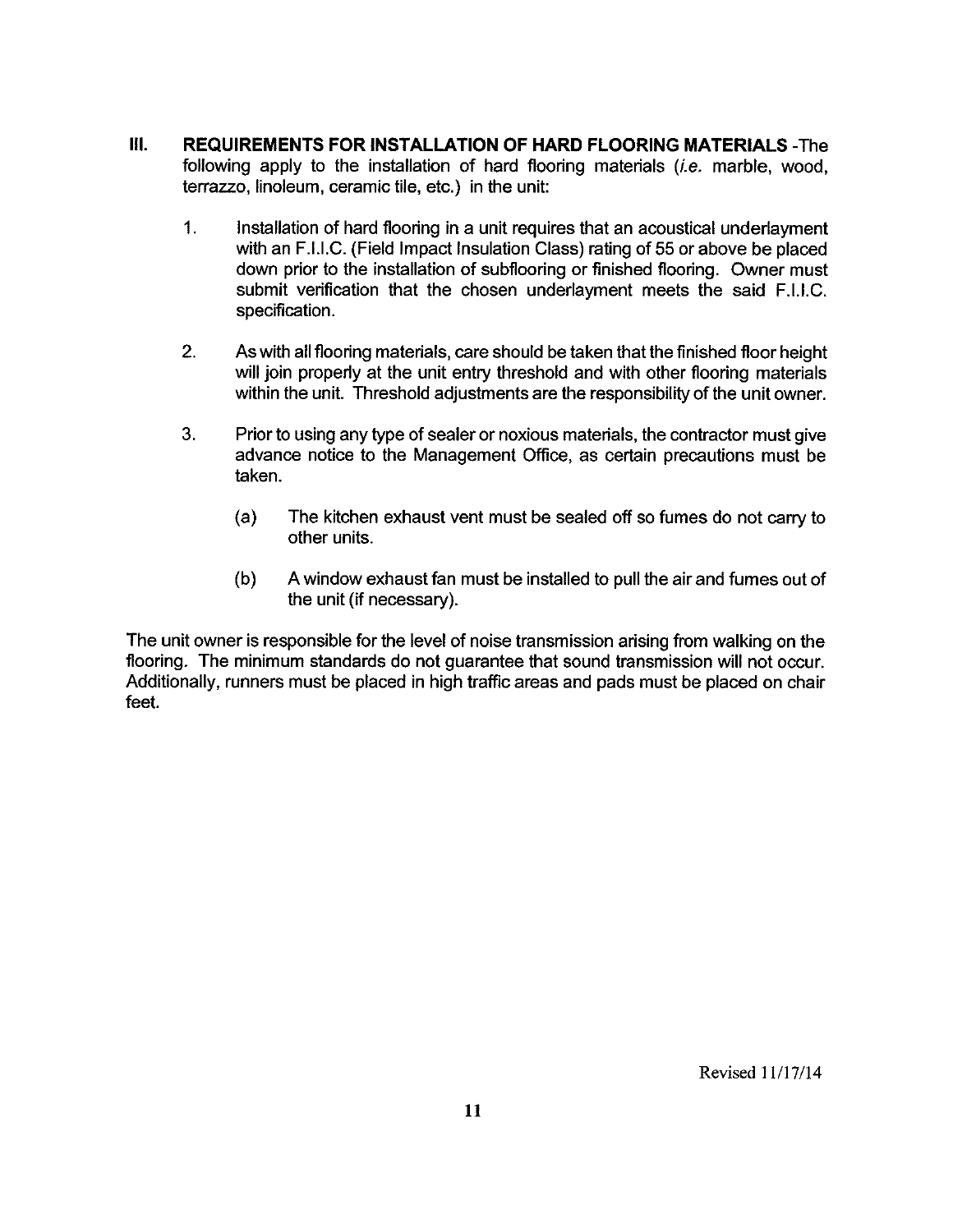# **CONSTRUCTION RULE - PLUMBING**

Detailed plans and specifications for any construction proposed to be carried out by unit owners in areas involving plumbing, and/or plumbing connections to the building systems, must be submitted to the Board/Management for review.

All construction work must comply with the City of Chicago Building Code and current construction standards.

Specifically with respect to bathrooms and powder rooms:

- Shower stalls must be constructed with cement board (Dura-Rock) or equal.
- Shower stall floors require lead or rubber pans with a floor drain (J.R. Smith 2010, or equal) designed to receive the pan. Pans should be turned up, behind wallboard, a minimum of 6 inches.
- All penetrations through wet wall areas must be thoroughly sealed.

No plastic plumbing parts may be used.

Ceramic or marble contractors requiring the use of wet saws must notify building management before using the wet saws. Contractors will be permitted to use wet saws in unit owner's apartments only under the strict supervision of the building's engineering personnel. The standard, unless approved otherwise, will limit the cutting area to bathrooms, and specifically on a platform over the tub.

All work must be in accordance with the City of Chicago Building Code.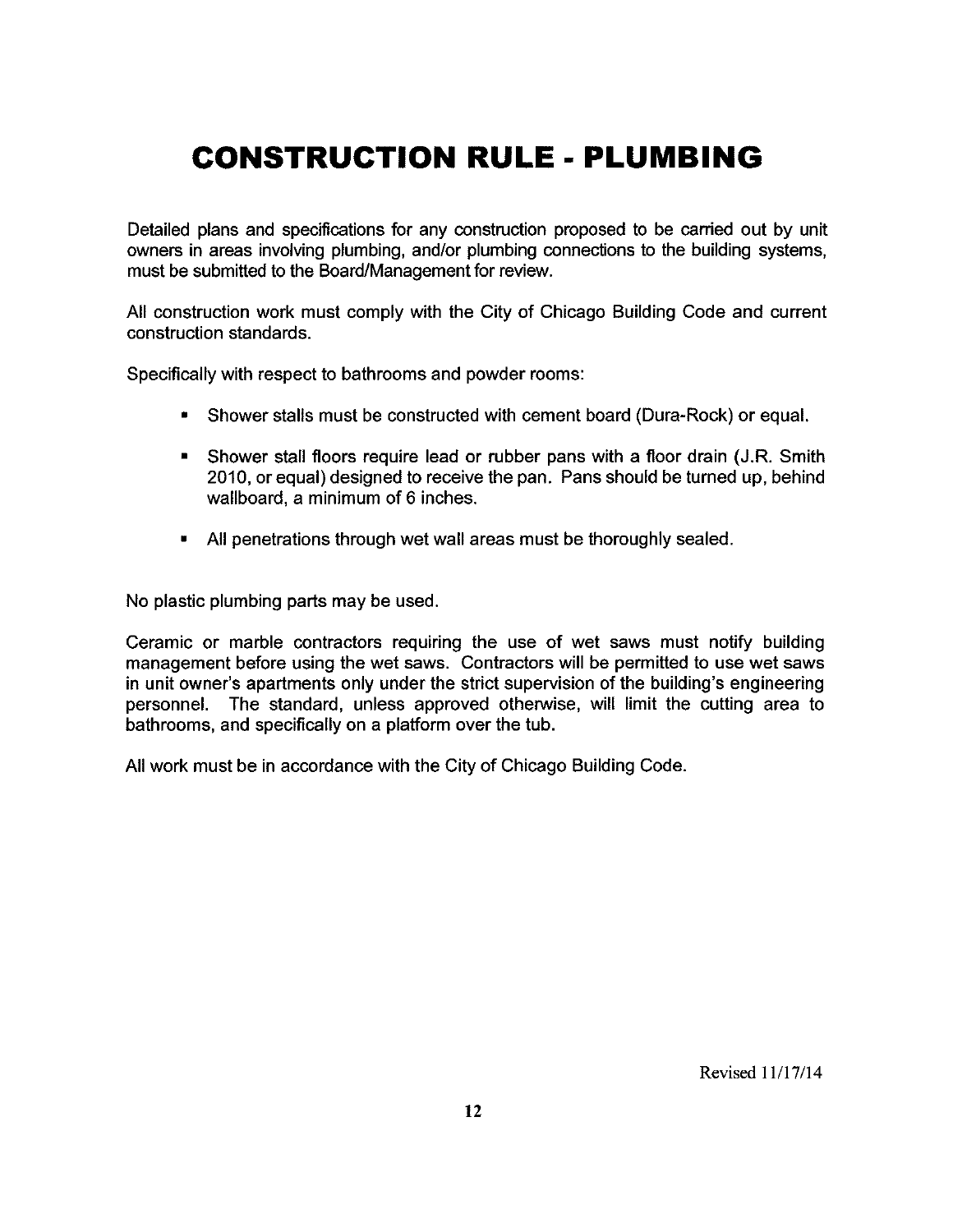# **CONTRACTORS, DELIVERIES & TRADES**

All Contractors, delivery people, and trades must use the service elevator. Contractors, delivery people and trades must obtain a security pass from the dock office for entry and will be required to leave a picture I.D. before a pass will be issued.

After 5:00 p.m. food and medicine deliveries can be made via the passenger elevators.

Hours for construction work in the building are 8:00 a.m. to 4:30 p.m., Monday through Friday. Workmen must be out of the building no later than 5:00 p.m. No working trades are permitted in the building on weekends or after hours without expressed permission from Management. The Association reserves the right to control and limit entry of trades and delivery people in order to minimize traffic in the building. The lobby may not be used as a waiting area by contractors, trades or service people; however, they may wait at the loading dock.

Unit owners will be responsible for any damage to the common elements of the building caused by contractors, trades and service people they employ.

Deliveries of all large packages and boxes are to be made through the receiving room of the building through the building's rear loading dock (accessible from Superior Street). Arrangements must be made with the Management Office for any deliveries anticipated after regular business hours of the receiving room. Staff cannot sign for any deliveries. Because the receiving room is a small room, large items cannot be stored there. The resident must make arrangements with the carrier to have those items delivered directly to his/her unit. Tailgate deliveries (those brought to the rear of the truck and no further) will not be accepted. The staff is not allowed to assist in these deliveries.

Grocery deliveries by a grocer or service person must use the freight elevator. Groceries brought in by a resident are permitted on the passenger elevators. Additionally, luggage deliveries by staff and restaurant deliveries are permitted on the passenger elevators.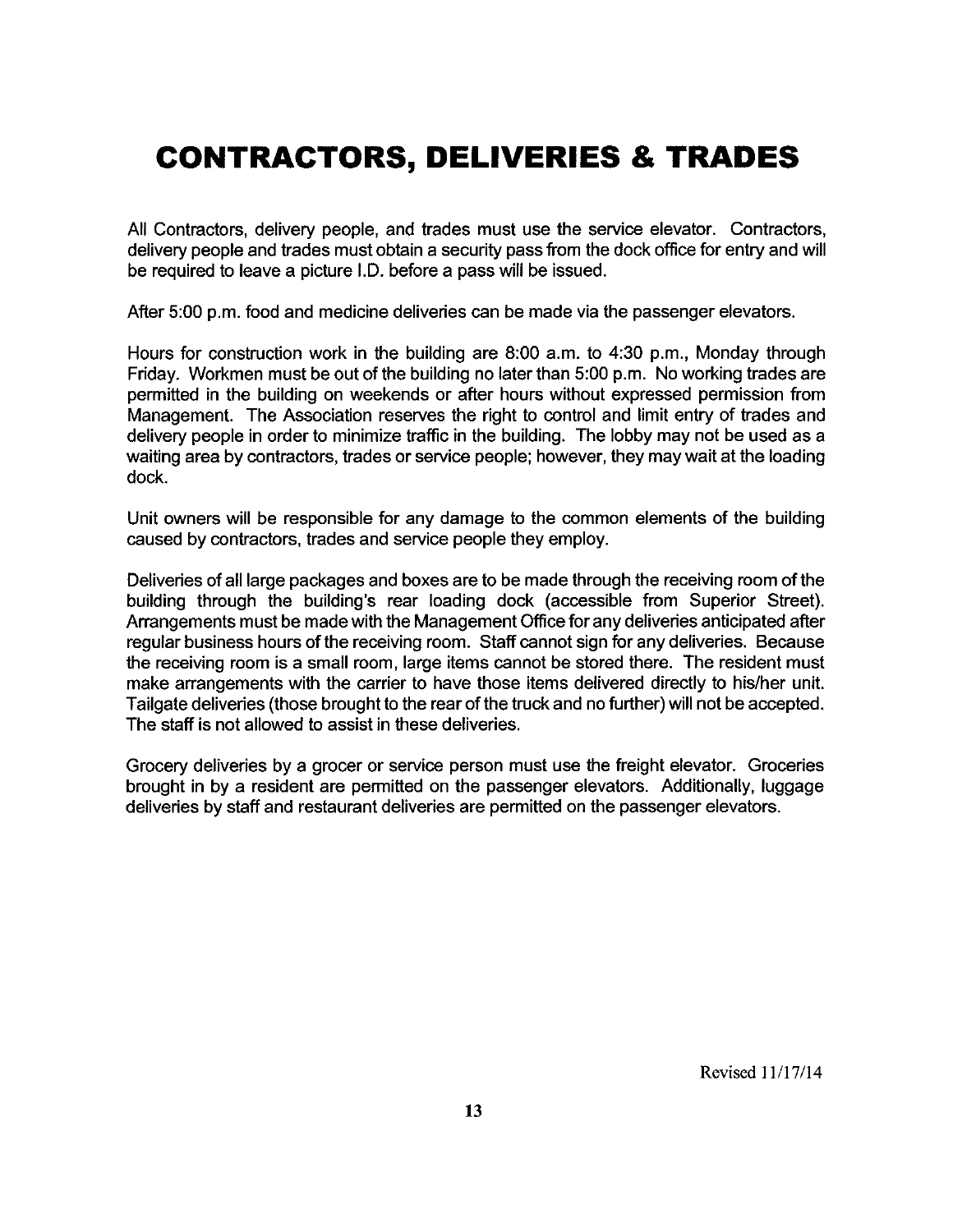## **INDEMNITY AGREEMENT**

not-for-profit corporation (hereinafter referred to as the "Association") and Unit<br>
, Chicago, Illinois (hereinafter referred to as the "Owner").

## **RECITALS:**

- A. Condominium (the "Condominium Property");
- Owners desire to make certain additions, alterations and improvements (the **B.** "Work") to the Unit as described on the Plan attached as Exhibit "A" and made a part hereof (the "Plan");
- $C_{\cdot}$ The Work may require construction in and alterations to certain of the Common Elements (including Limited Common Elements) described in the Declaration of Condominium Ownership;
- D. The Declaration and Rules and Regulations of the Association require that the written consent of the Board of Directors (the "Board") be obtained as a condition to alterations requiring construction in, alteration to, or removal of any part or portion of the Common Elements and that the Owners deliver this agreement prior to commencing work in the Unit or Common Elements;

NOW, THEREFORE, in consideration of the mutual covenants and agreements set forth therein, the Board (on behalf of the Association) and Owners agree as follows:

- Consent of Board. The Board hereby consents to the Work subject to the terms  $1.$ and conditions hereinafter set forth.
- Compliance with Laws. The Work shall be performed in strict compliance with  $2.$ the Plan and all applicable laws, ordinances, rules and regulations of federal, state, county and municipal governments or agencies now in force or that may be enacted hereafter during construction, and with the directions, rules and regulations of the fire inspectors, health officers, building inspectors or other offices of every governmental body or agency now having or hereafter during construction acquiring jurisdiction thereof and in conformity with  $(a)$  any directives from any insurance underwriters or representatives thereof as may be required by reason of the Association's insurance coverage on the Condominium Property or any part thereof and (b) the Declaration, By-Laws and Rules and Regulations of the Association as in effect during the course of the Work.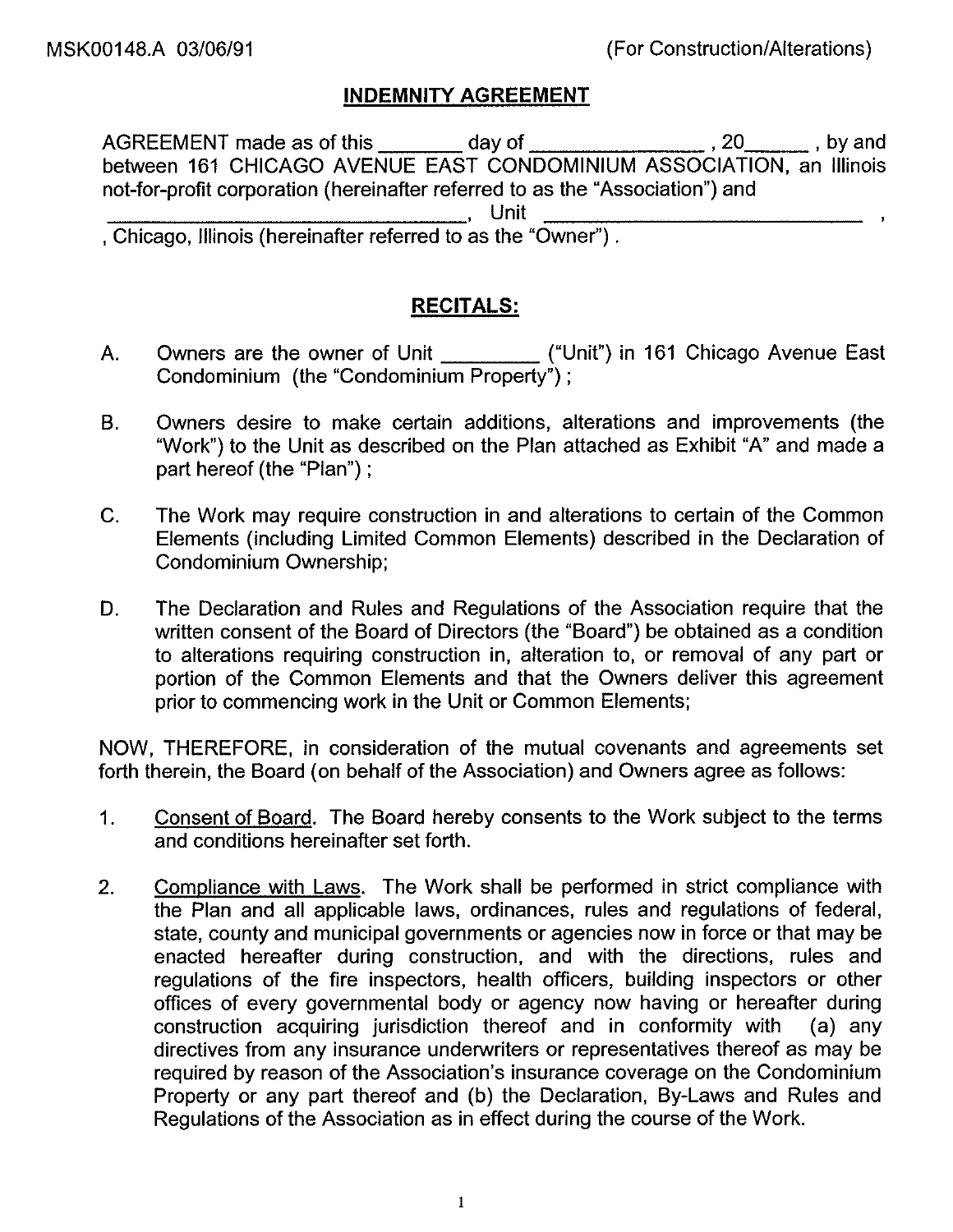- 3. Performance of Work. The Work shall be performed in such manner as to cause as little noise, disruption, nuisance and inconvenience to Owners and occupants of other units in the condominium property as is reasonably possible. The Work shall be completed as expeditiously as possible. No Work shall be performed on Saturdays, Sundays or holidays or before the hour of 8:00a.m. or after the hour of  $5:00p.m.$ Owners' contractors shall only use elevators designed by the Association's managing agent and shall keep the Condominium Property free and clear of all debris and rubbish. All materials and supplies shall be stored in the Units.
- 4. Building and Other Permits. Notwithstanding anything in Owners' agreements with his/her contractors to the contrary, Owners shall be responsible for obtaining such building permits and other permits, licenses and permissions as may be required by any public authority having jurisdiction over the Work and shall furnish copies thereof to the Association's Board prior to the commencement of any construction.
- 5. Certifications. Owners shall furnish the Board with certification from a licensed architect or structural engineer that the Work, if performed in accordance with the Plan, will conform to all applicable governmental laws, statutes, ordinances, codes, rules and regulations, will not cause any structural impairment to the Condominium Property and will not damage the mechanical, electrical, heating, ventilating or air conditioning systems of the Condominium Property. Owners shall not make or cause any other party to make any material modification to the Plan after furnishing the Board with the aforesaid certification.
- $6.$ Relocation of Utility Services and Television Outlets. Owners agree that any and all work of construction with respect to the removal of, addition to, or relocation of existing equipment and facilities (including but without limiting the items included in the definition of equipment and facilities- plumbing, heating, electrical and airconditioning lines, wires and apparatus) television antenna outlets and conduits shall be subject to the prior approval of the Association, which may be withheld for any reason, and if approved shall be completed by such contractors, companies and personnel as may, from time to time, be employed by the Association to maintain such equipment, facilities, and television master antenna system servicing the Condominium Property and Owners shall bear all cost and expenses in connection therewith.
- $7<sub>1</sub>$ Supervision by Board's Architect and/or Engineer. During construction an Architect and/or Engineer selected by the Board and the Board's authorized representatives shall have the right to make periodic inspections of the Work to determine whether the Work is in accordance with the requirements of this Agreement. Owners agree, at their expense, to cause to be corrected any work which deviates from such requirements. Failure of such representatives to observe any items of non-compliance shall not operate as a waiver of owners' Owners or Owners' contractor shall apprise the obligations hereunder. Association's Architect and/or Engineer as Work progresses to establish times for periodic inspections.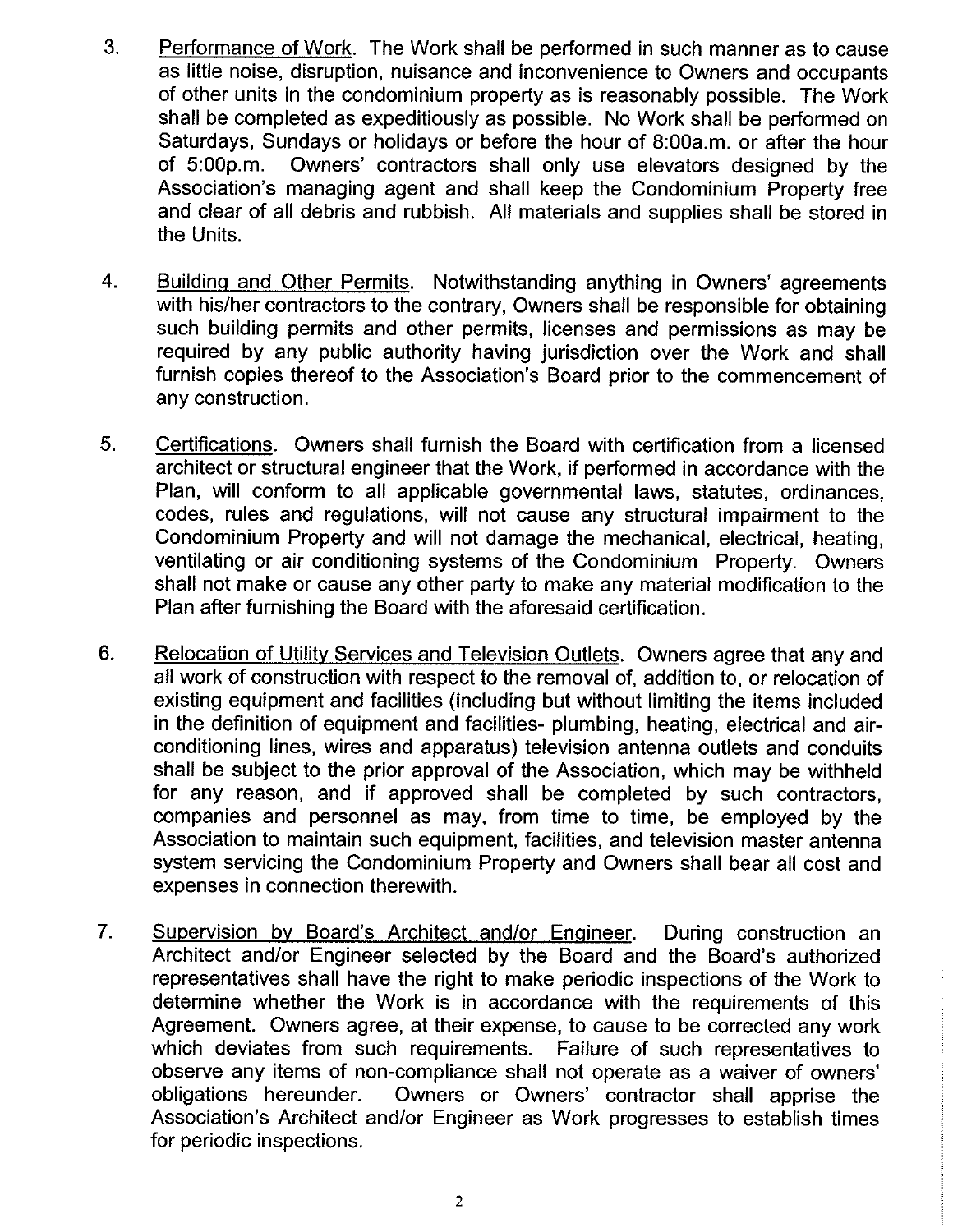- 8. Architect's/Engineer's Fees - Other Expenses. Owners agree to promptly reimburse the Association, upon demand by the Board, for the fees charged by the Association's Architect and/or Engineer in connection with services performed in accordance with the remodeling procedures including review, inspection and, if applicable, preparation of new condominium surveys and recordation of a plat thereof with the Cook County Recorder.
- 9. Mechanic's Lien. Owners shall not create, suffer, or permit to be created or to be filed against any portions of the Condominium Property other than the Unit any lien for labor done, or materials and services furnished in connection with the Work, and agree to indemnify, defend, hold harmless the Board and Association from and against any and all claims, costs, charges, disputes, expenses, encumbrances or liens arising out of the Work, other than those which arise out of the Association's gross negligence.
- Waiver of Lien. All contracts let by Owners or by any general contractor  $10<sub>1</sub>$ employed by Owners, for labor done or materials and services furnished in connection with the Work shall contain an agreement by the contractor, subcontractor and materialmen that the labor done or materials and services furnished in connection with the Work shall not create or give rise to any lien against any part or portion of the Condominium Property other than the Unit. Prior to commencement of the Work, copies of all such contracts shall be delivered to the Association.
- $11.$ Insurance. At all times during construction, Owners shall maintain or cause to be maintained, the insurance described on Exhibit "A" attached hereto. Before any Work may commence, Owners shall deliver to Board copies of certificates of insurance for the Work in the amounts of aforesaid.
- $12.$ Damage to Condominium Property. Owners shall be responsible for any damage to the Condominium Property or any part thereof arising from or out of the Work.
- $13.$ Indemnity. Owners for themselves and for their respective heirs, personal representatives, successors and assigns, hereby agree, jointly and severally, to indemnify, defend and forever hold harmless the Association, the Board, the Association's agents and employees and each of the members of the Association and the Board, from and against all claims, losses, damages, liabilities, costs and expenses (including, without limitation, court costs and reasonable attorneys' fees) which any of such persons or entities to be indemnified may suffer or incur arising from or out of (i) the granting of the approval for, and the actual construction of the improvements, and the performance of the Work, (ii) the maintenance, repair and replacement of the improvements constructed by the Owners, (iii) any personal injury or property damage which occurs in, and all damage to, the Condominium Property as a result of the construction of the improvements constructed by Owners and performance of the Work and use and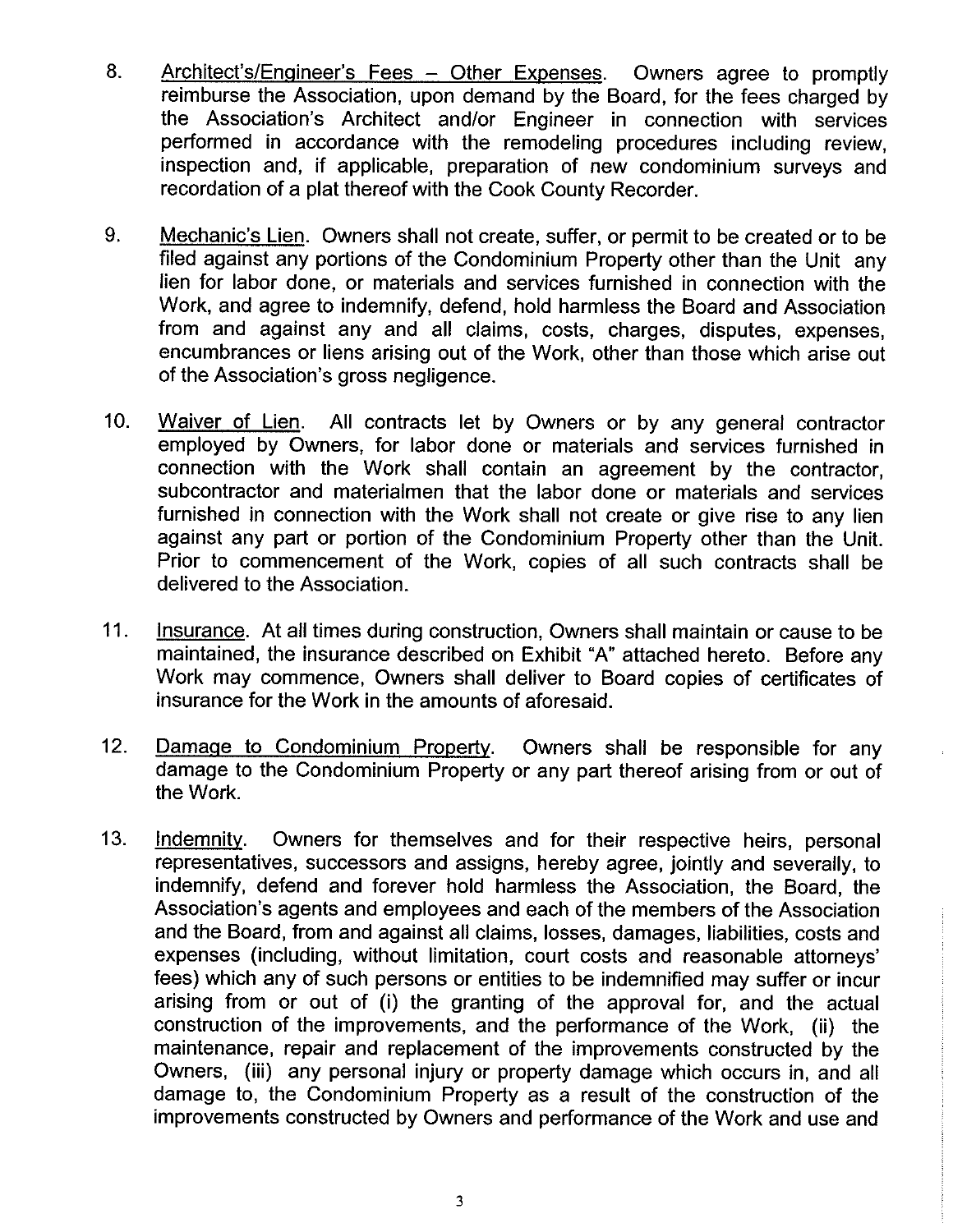maintenance of such improvements and (iv) the failure of Owners to perform their duties and obligations under this Agreement.

- Costs and Fees. Owners hereby agree, promptly upon the request of the  $14.$ Association, to reimburse the Association for all fees, costs and expenses incurred by the Association in consummating this Agreement, in monitoring the Work and in enforcing this Agreement in the event of a default by Owners, and for all expenditures made by the Association as permitted by this Agreement, including without limitation, reasonable legal fees and the fees of the architects, engineers or other consultants retained by the Association. Such amounts together with interest thereon at the rate of 18% per annum from the date of demand until payment is made to the Association shall constitute a lien on the Units.
- Disputes. In the event of any dispute between Owners and the Association as to  $15.$ any matter pertaining to the Plan or the Work, the dispute shall be referred to an architect or engineer selected by the Association whose decision shall be final and binding.
- $16.$ Association reserves the right to impose additional **Additional Restrictions.** restrictions as to the manner in which Work may be performed if, in Association's reasonable judgement, such additional requirements are necessary to address specific problems arising in the course of the Work.
- $17.$ Successors. This Agreement shall be binding upon and shall inure to the benefit of the heirs, personal representatives, administrators, and successors and assigns of the parties hereto.

IN WITNESS WHEREOF, the parties hereto have executed this Agreement as of the day and date first set forth above.

By:

| <b>OWNERS:</b> |  |
|----------------|--|
|----------------|--|

lts:

**ASSOCIATION:** 161 Chicago Avenue East **Condominium Association** 

By: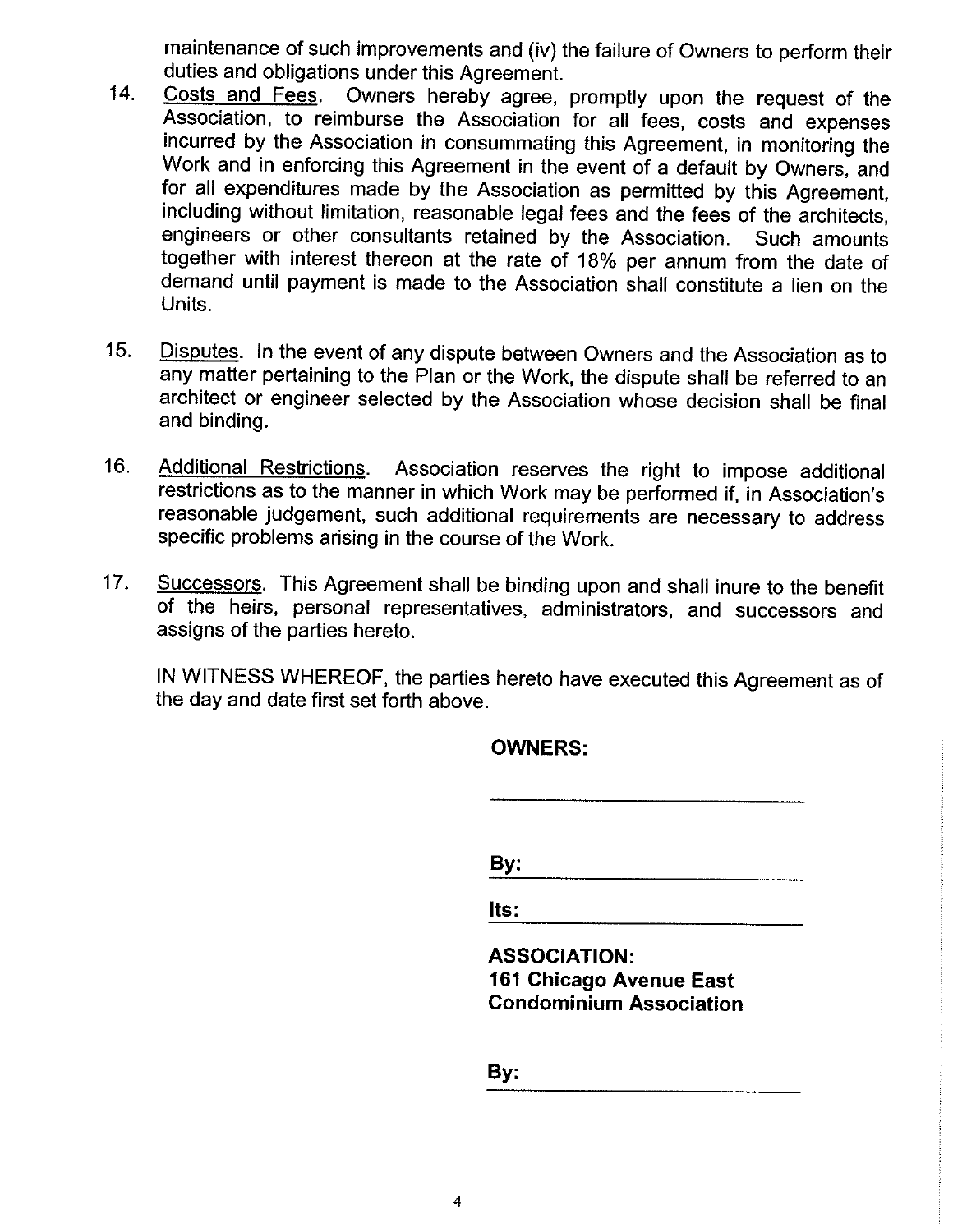# **MOVES**

To schedule use of the service elevator for moving into or out of the building (or within the building), please contact the Management Office as far in advance as possible. A copy of the closing statement is required prior to any move in of a new purchaser.

Only one (1) move per day will be scheduled and only the Service Elevator is to be used. Authorized moving times are as follows:

| Monday through Friday | $---$ >4:30 p.m. to 10:00p.m.  |
|-----------------------|--------------------------------|
| Saturday & Sunday     | $---$ >9:00 a.m. to 10:00 p.m. |

A Certificate of Insurance from your moving company MUST be submitted to the Management Office prior to the date of the move. The certificate must name the *161 Chicago Avenue East Condominium Association* and others as designated by current requirements through the Management Office, as additional insured parties and show the coverage's and amounts satisfactory to the Board (General Liability is required). The certificate must be submitted at least 2 working days prior to the move so that adjustments can be made if necessary.

A **\$300.00 fee** for each move date scheduled is charged to cover the cost of materials and labor necessary to appropriately protect the common areas affected by the move. This check is to be made payable to *161 Chicago Avenue East Condominium Association*.

Costs for damage caused as a result of a move-in will be billed to the unit owner's assessment account.

Additionally, a **\$500.00 refundable security deposit** is required for move-outs. THIS MUST BE IN THE FORM OF A CASHIER'S OR CERTIFIED CHECK made payable to the *161 Chicago Avenue East Condominium Association*. After the move if there is no damage to the common areas of the building, the Management Office will return the deposit by Certified Mail unless other arrangements are made for pick up.

Prior to starting the move, the resident or his/her representative and a staff member will jointly inspect the common areas and complete and sign a checklist noting existing marks or scratches. Upon completion of the move, the resident or his/her representative will again inspect the common areas with a staff member and note any additional damage in the common areas.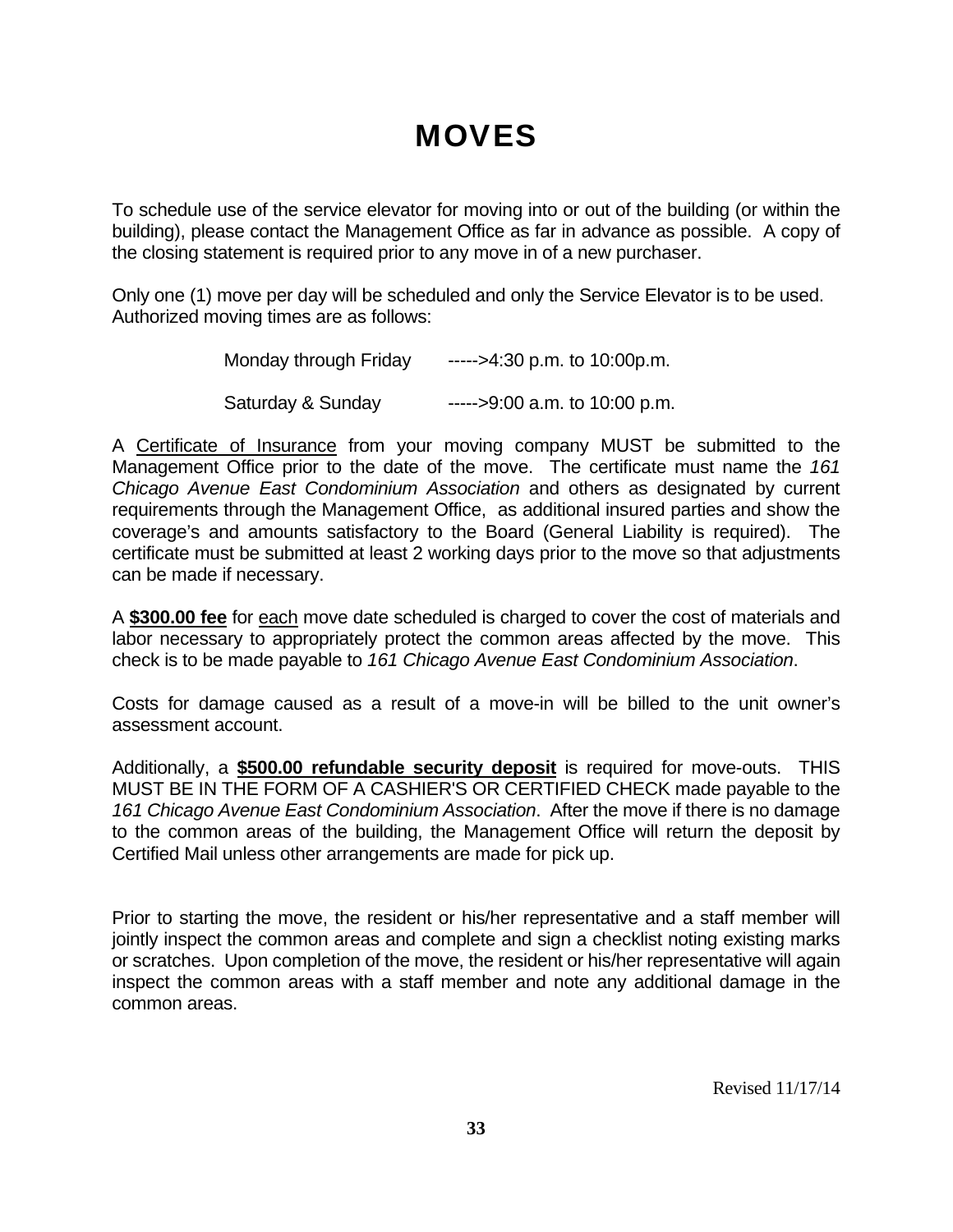IT IS THE RESPONSIBILITY OF THE UNIT OWNER TO MAKE SURE THAT ALL OF THE ABOVE REQUIREMENTS ARE FULFILLED. IF ANY OF THE REQUIREMENTS ARE NOT MET PRIOR TO THE MOVE, THE MOVE WILL NOT BE ALLOWED TO PROCEED.

Revised 11/17/14

 $\sim 10$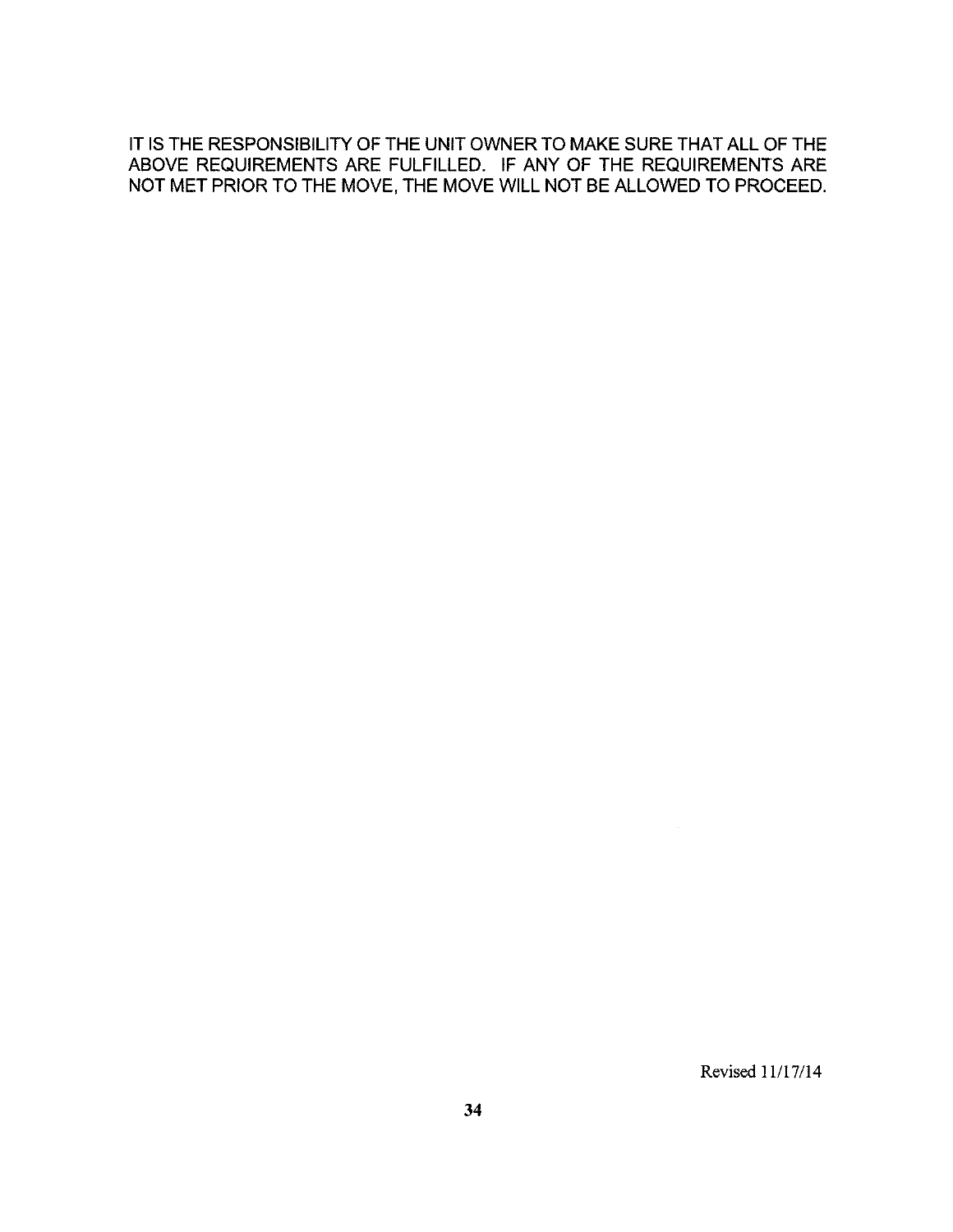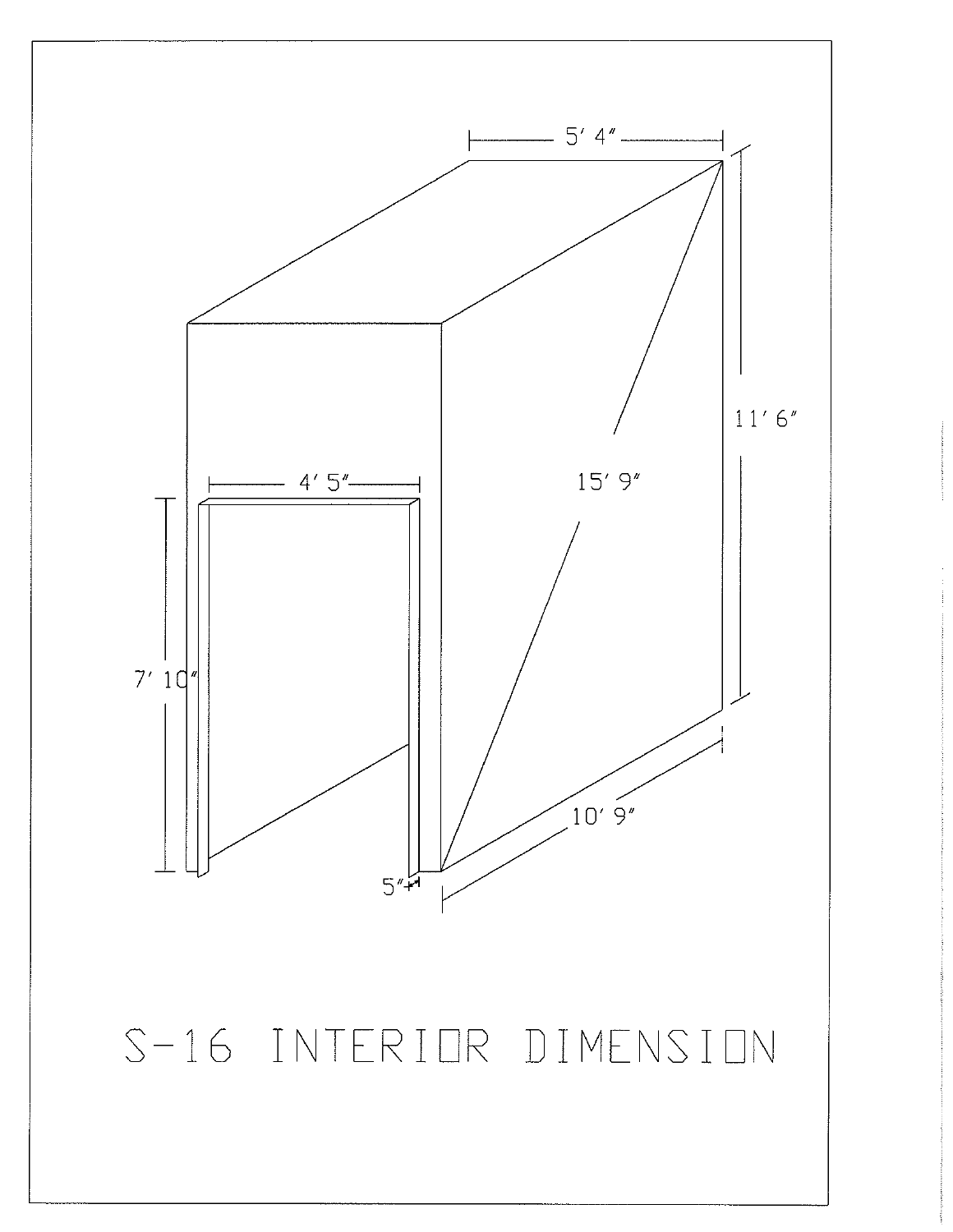# **INSURANCE**

You are responsible for insuring your unit for personal liability, personal property and property stored in common areas, alterations and additions or improvements to your unit.

The Association is responsible for securing insurance for the building. If you need a copy of the building's coverage (Certificate of Insurance) for your mortgage lender, contact the Management Office for the name and telephone number of the insurance agency. The agency will provide a Certificate of Insurance at no charge.

The following types of building coverage's are provided and required:

#### THE ASSOCIATION MASTER INSURANCE POLICY COVERS:

#### Ail Commonly Owned Real and Personal Property. Within the Units, This **Extends Only To:**

-Perimeter and partition walls and ceilings, through the plaster and primer only -Doors through the primer only

- -Exterior window glazing
- -Floors through the concrete only
- -Original tile in bathrooms
- -Original cabinets and countertops

-Original built-in (permanently attached) appliances' that cannot operate freestanding.

#### **All Common Association Liability:**

-This extends to the common areas only. No liability coverage is provided in the units.

Workers' Compensation and Employer's Liability: as it applies to association employees only.

#### YOU, AS A UNIT OWNER, NEED TO INSURE:

#### **Alterations and Additions/Improvements and Betterment's:**

-Decorating (finishing paint, wallpaper, paneling, mirror, window treatments,  $etc.$ )

-Floor coverings (carpet, tile, parquet, linoleum, etc.)

-Upgraded plumbing and electrical fixtures

-Built-in appliances (refrigerators, stoves, added dishwashers, etc.)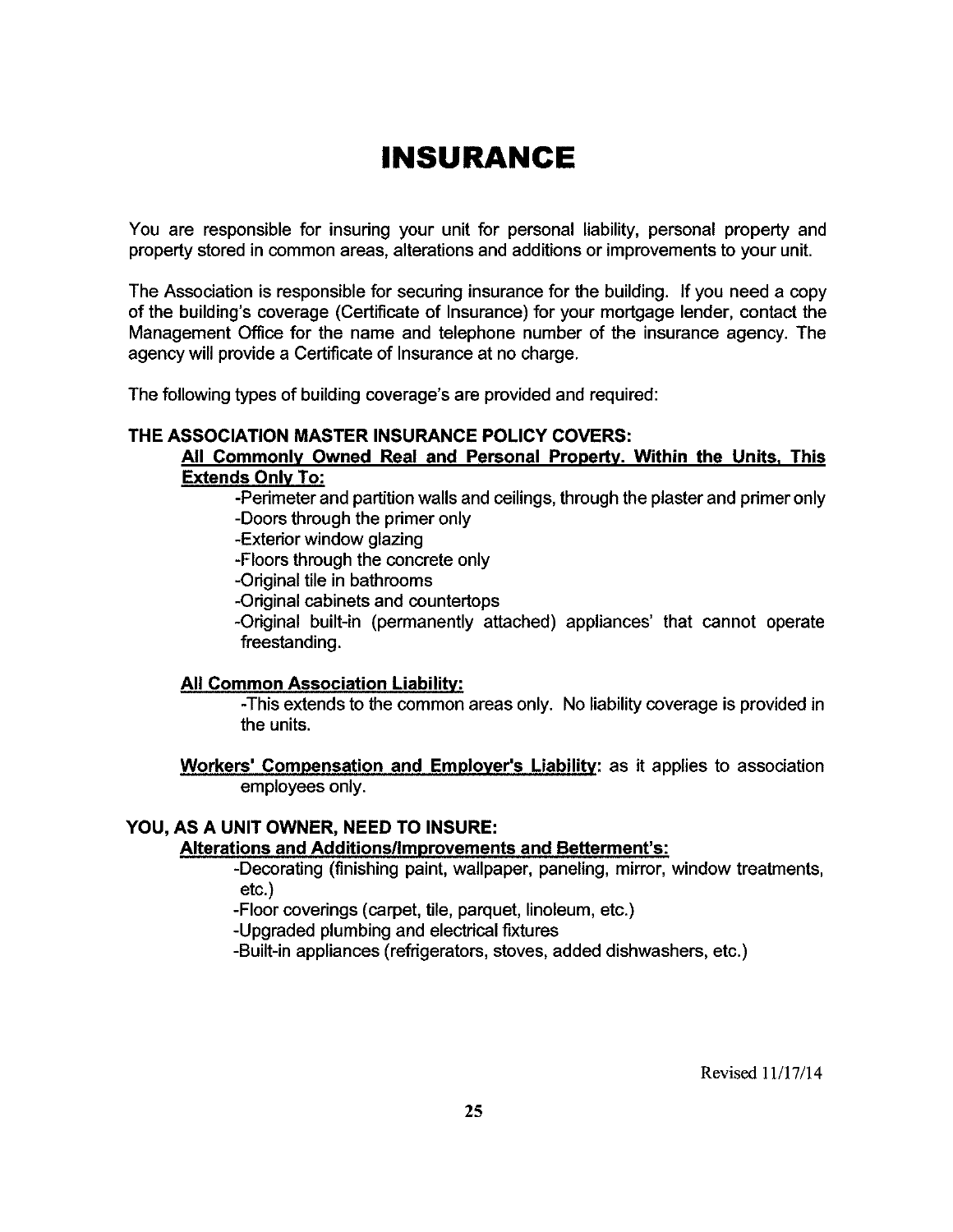### **Personal Property:**

-Household contents (furnishings, clothing, dishes, etc.)

-Storage locker contents

-Non built-in appliances (refrigerators, stoves, dishwashers, etc.)

### **Personal Liability:**

-For your unit premises and elsewhere

-Your domestic help, under the Workers' Compensation Act. (This can usually be handled under your normal homeowner's policy - check with your agent.)

On September 5, 2002, the Association adopted a rule amending The Declaration and By-Laws, Article 12, Section 6 regarding unit owner insurance and the responsibility for damage caused to another unit. Please refer to Amendment XI. Following is the text of the rule.

# **Unit Owner Insurance**

Effective October 1, 2002, every unit owner must obtain and maintain an insurance policy providing a *minimum* of One Million Dollars (\$1,000,000) of insurance covering damage to other units in the building and/or common areas in the building. The insurance policy must provide coverage for (1) personal liability and compensatory damages resulting from property damage caused to another unit that originates in the insured's unit and (2) damage to another unit caused by the negligence of the insured or his/her guests, residents or invitees, all as specified in Section 12(h) of the Illinois Condominium Property Act.

This Rule's requirements are not satisfied by an insurance policy obtained by a renter. Similarly, some condominium homeowner insurance policies will not satisfy the requirements of the Rule without increased coverage limits and/or special endorsements. Unit owners are strongly encouraged to consult with their insurance professionals to ensure full compliance with this rule and to determine whether personal liability coverage in excess of the \$1,000,000 minimum specified in this Rule is advisable.

On the anniversary of the unit owner's insurance, it is incumbent upon him to provide an updated certificate of insurance to the Management Office.

If a unit owner fails to provide the Management Office with a certificate of insurance as required by this Rule, the Association's Board of Directors may fine the Unit Owner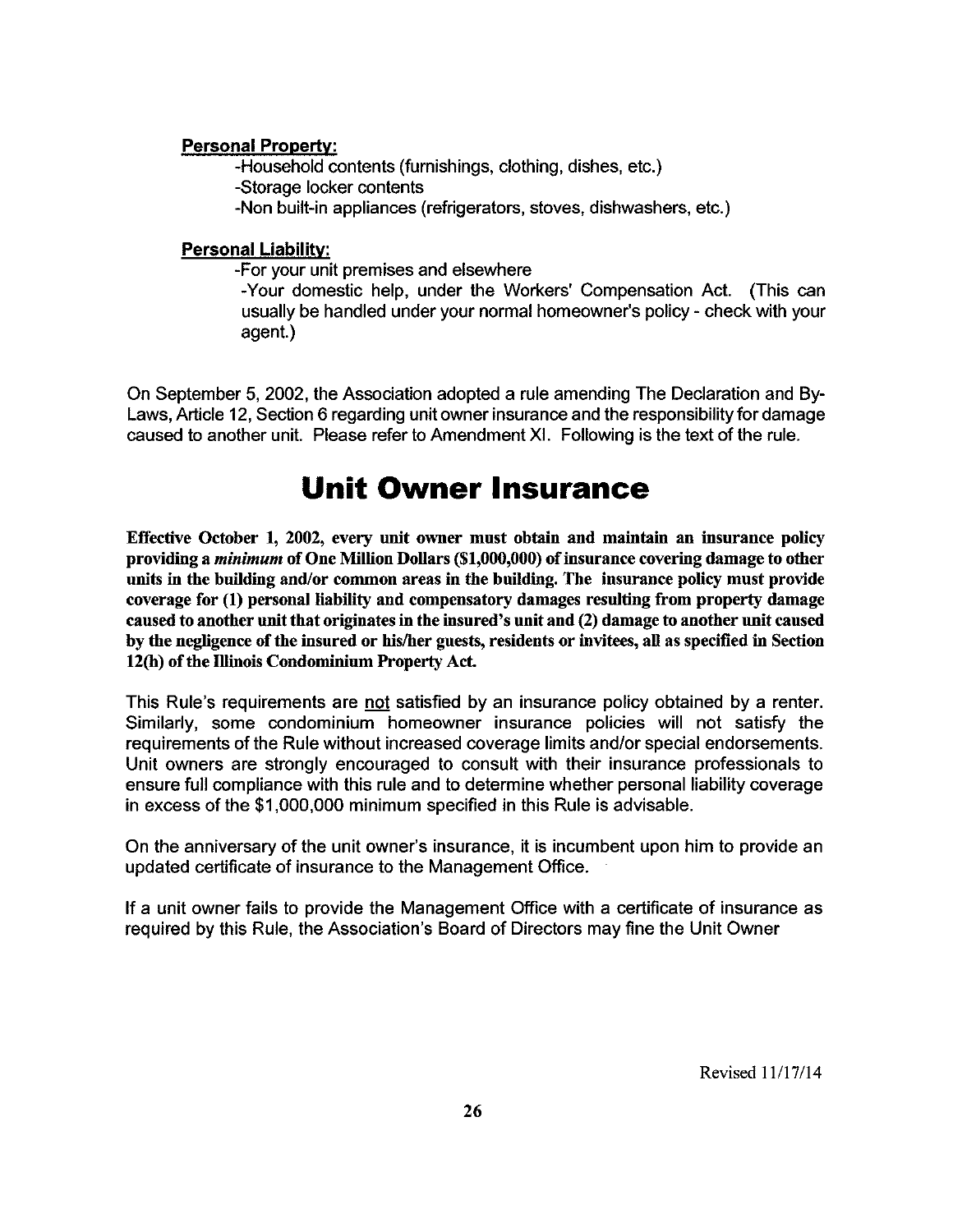## **BROKER'S CRIB SHEET Updated September 30, 2016**

#### **BUILDING NAME AND ADDRESS:**

161 Chicago Avenue East Condominium Association, 161 East Chicago Avenue, Unit 25D Chicago, Illinois 60611 Telephone: (312) 751-8174 Fax: (312) 751-9525

#### **Managing Agent:**

Draper and Kramer, 55 E. Monroe, Suite 3900, Chicago IL, 60603, (312) 346-8600

**Unit Types:** Until the 58<sup>th</sup> Floor 640-682sqf Studios 873-974sqf One-Bedroom – small 1486-1664sqf One-Bedroom – large 2124-2300sqf Two Bedroom 2476-2688sqf Three Bedroom

From the  $58<sup>th</sup>$  floor through the  $62<sup>nd</sup>$  floor units are one of a kind duplexes and oversized units. Unit 2401 and 2402 are one of a kind duplexes.

#### **Owner Occupancy:**

95% owner occupied, Right of First Refusal. 48 hour Board approval required. See attached Resale/Lease package. \$250.00 application fee required for all resale/leases.

#### **Building Construction Information:**

64 Stories, 291 Total Units, Built as a Condominium in 1984, Opened in 1985. All electric, fully sprinkled, cable TV, year round air conditioning. Exterior reinforced structural concrete with a granite cladding. Spans 742ft from base of building to the upper roof.

Fully sprinklered building.

#### **Amenities:**

Two Bicycle Rooms, Lobby Attendant, 24 Hour Doormen, Premium Cable Package, Two Exercise Rooms, Men and Women's saunas, locker rooms, showers, washrooms, Laundry Room, Party Room, Roof Deck with Rest Rooms located on the 63<sup>rd</sup> Floor, Whirlpool and Swimming Pool

#### **Security:**

Security cameras located in amenity areas and dock, twenty-four hour security monitored by the base building and additionally monitored at the Lobby desk.

#### **Assessments Include:**

See attached budget.

#### **Insurance Agent:**

Mesirow Financial (312) 595-8000 **Web Site:** www.mesirowfinancial.com

#### **Pets:**